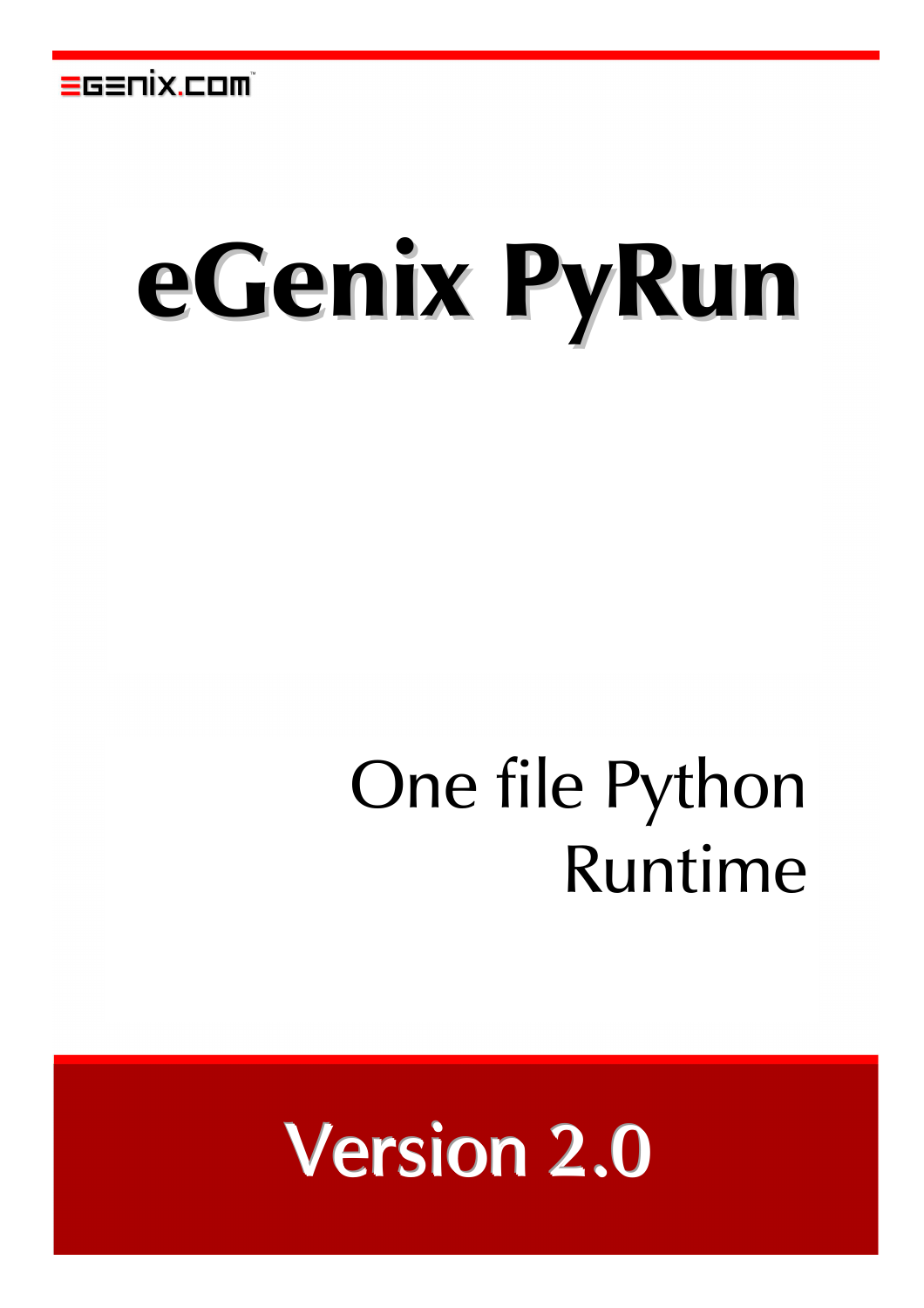Copyright © 2008-2014 by eGenix.com GmbH, Langenfeld

All rights reserved. No part of this work may be reproduced or used in a any form or by any means without written permission of the publisher.

All product names and logos are trademarks of their respective owners.

The product names "mxBeeBase", "mxCGIPython", "mxCounter", "mxCrypto", "mxDateTime", "mxHTMLTools", "mxIP", "mxLicenseManager", "mxLog", "mxNumber", "mxODBC", "mxODBC Connect", "mxODBC Zope DA", "mxObjectStore", "mxProxy", "mxQueue", "mxStack", "mxTextTools", "mxTidy", "mxTools", "mxUID", "mxURL", "mxXMLTools", "eGenix Application Server", "PyRun", "PythonHTML", "eGenix" and "eGenix.com" and corresponding logos are trademarks or registered trademarks of eGenix.com GmbH, Langenfeld

Printed in Germany.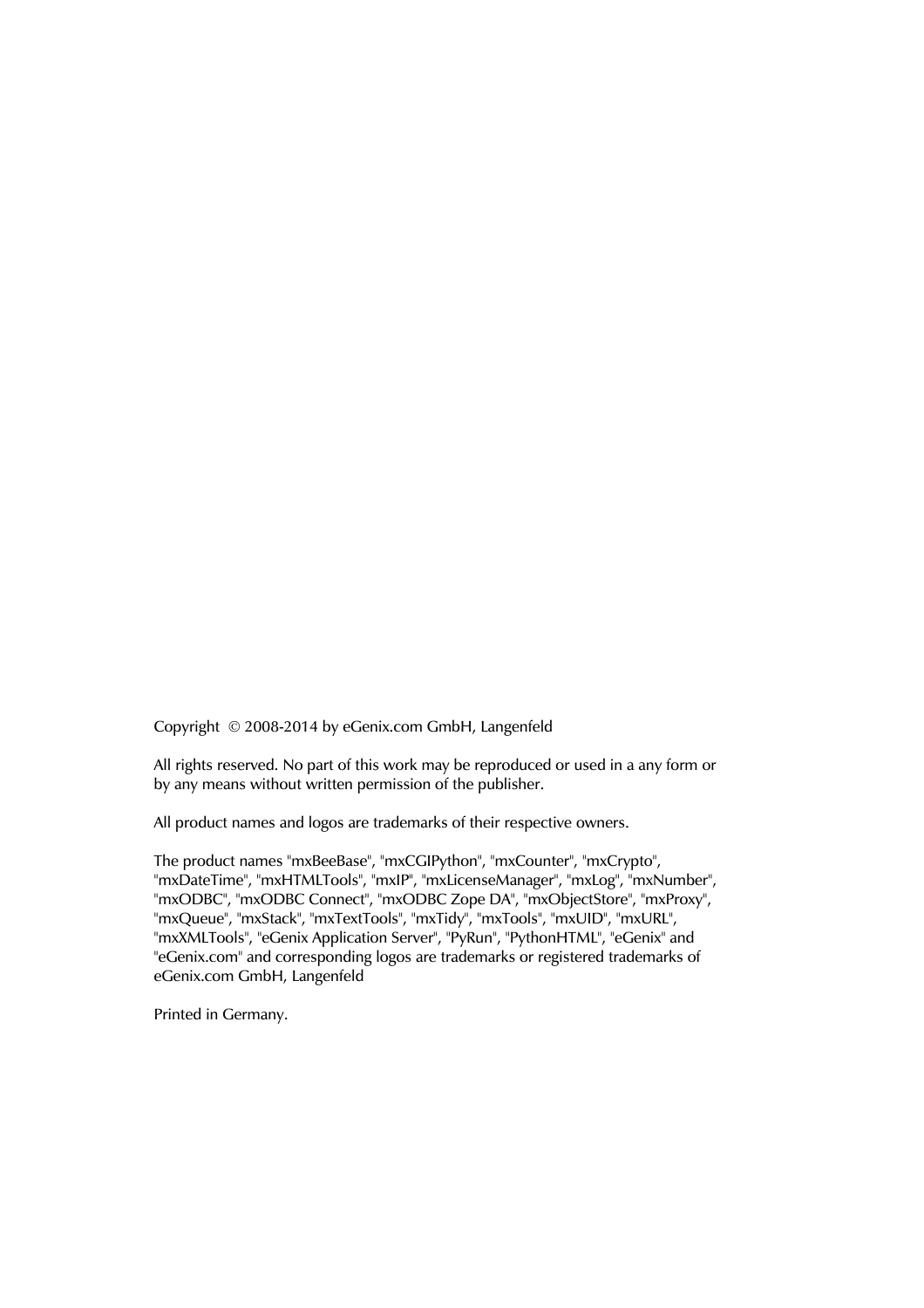## **Contents**

| 1.    |  |
|-------|--|
| 1.1   |  |
| 1.2   |  |
| 1.2.1 |  |
| 1.2.2 |  |
| 1.3   |  |
| 1.3.1 |  |
| 1.3.2 |  |
| 1.3.3 |  |
| 1.3.4 |  |
| 1.3.5 |  |

| 2.    |  |
|-------|--|
| 2.1   |  |
| 2.1.1 |  |
| 2.1.2 |  |
| 2.1.3 |  |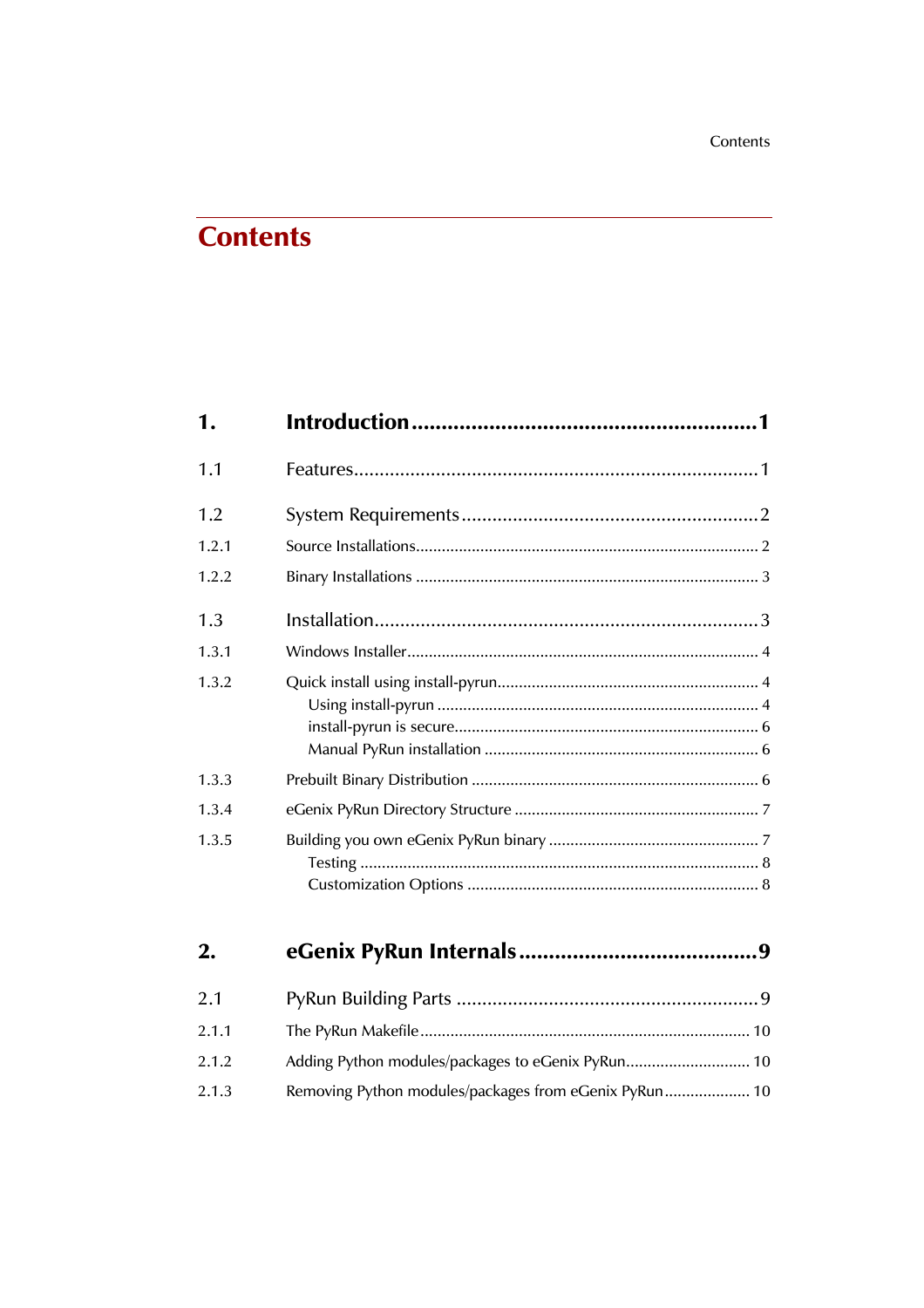| 2.2   |                                                                                                                |
|-------|----------------------------------------------------------------------------------------------------------------|
| 2.2.1 |                                                                                                                |
| 2.2.2 | Frozen modules always have a file attribute  12<br>Python system configuration included in pyrun config.py  12 |
| 2.2.3 | Standard library modules not linked into PyRun 14                                                              |
| 2.2.4 |                                                                                                                |
| 2.2.5 | Not all Python command line options available  16                                                              |
| 3.    |                                                                                                                |
| 3.1   | eGenix PyRun Command Line Options  18                                                                          |
| 3.2   | Debugging eGenix PyRun Installations 18                                                                        |
| 4.    |                                                                                                                |

5. Copyright & License [...........................................](#page-25-0) 22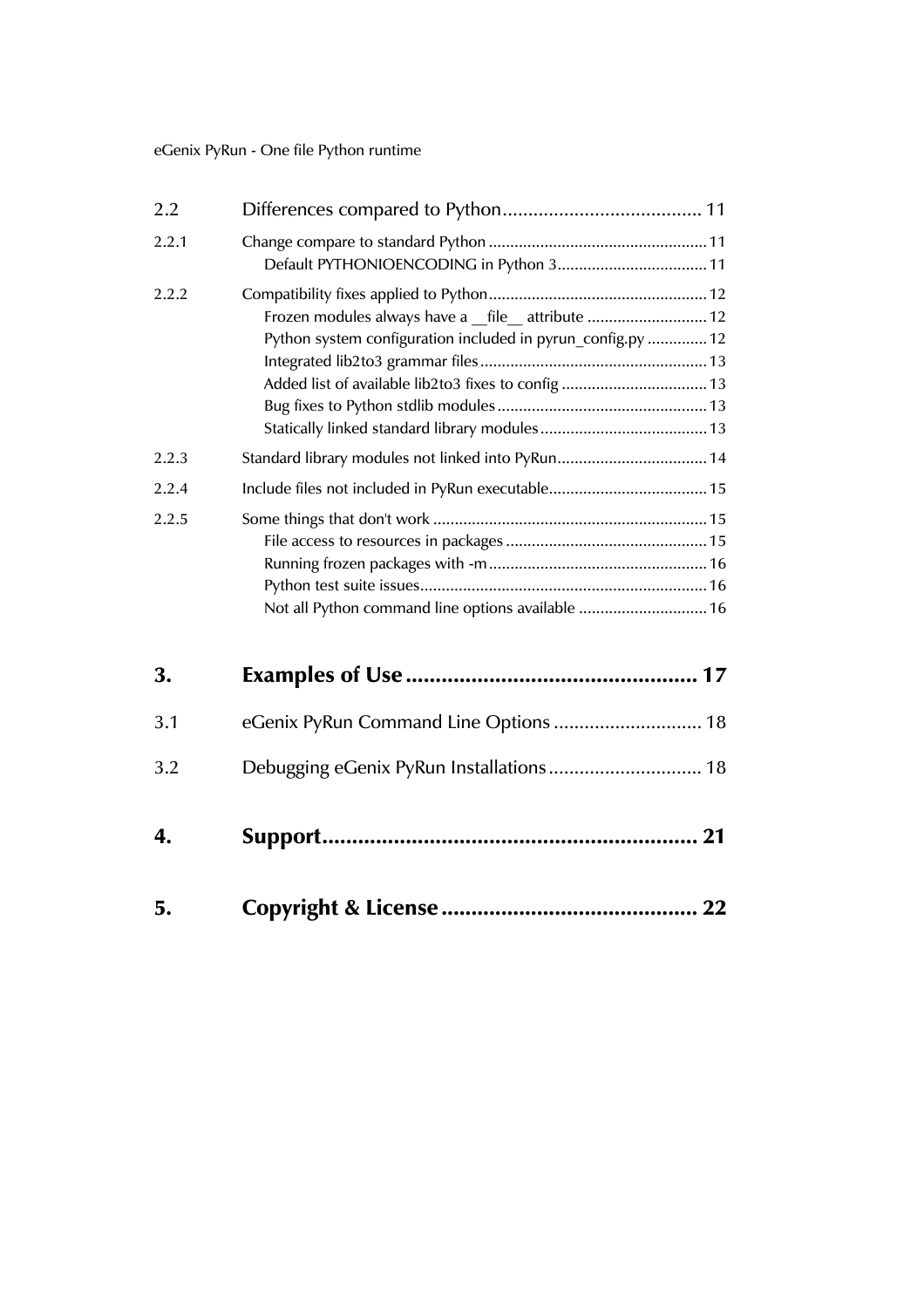## <span id="page-4-0"></span>1. Introduction

eGenix PyRun<sup>™</sup> is our one-file, portable, no-install version of Python, making the distribution of a Python interpreter to run based scripts and applications to Unix based systems as simple as copying a single file.

### 1.1 Features

- **Small footprint:** only about 11 MB in size for Python 2.x and only around 13 MB for Python 3.x. Can be further compressed down to just 3-4 MB using e.g. upx.
- Python 2.6, 2.7 and 3.4 Support: PyRun works with all popular Python versions. We chose the single source approach for achieving this, but had to drop Python 2.5 support as a result.
- Cross Platform Support: PyRun runs on the following platforms: Linux, FreeBSD and Mac OS X.
- Full 64-bit Support: PyRun can be built on both 32-bit and 64-bit builds on all supported platforms.
- Highly Portable Codebase: in addition to the already supported platforms for PyRun, we provide custom porting services for more exotic platforms.
- Easy Installation: Simply drop the executable into a directory and start using it. No installers, no packagers and only a minimal set of dependencies needs to be provided.
- Fully Relocatable: eGenix PyRun uses relative search paths, so you can easily move the installation around.
- Compatible with setuptools, easy install, pip: Great care was taken to make sure that PyRun can be used with setuptools et al.<sup>[1](#page-4-1)</sup>
- Perfect virtualenv replacement: PyRun provides an even better level of isolation from the system installed Python version. Instead of

<span id="page-4-1"></span><sup>|&</sup>lt;br>1 <sup>1</sup> Please note that setuptools and pip are *not* designed to be relocatable.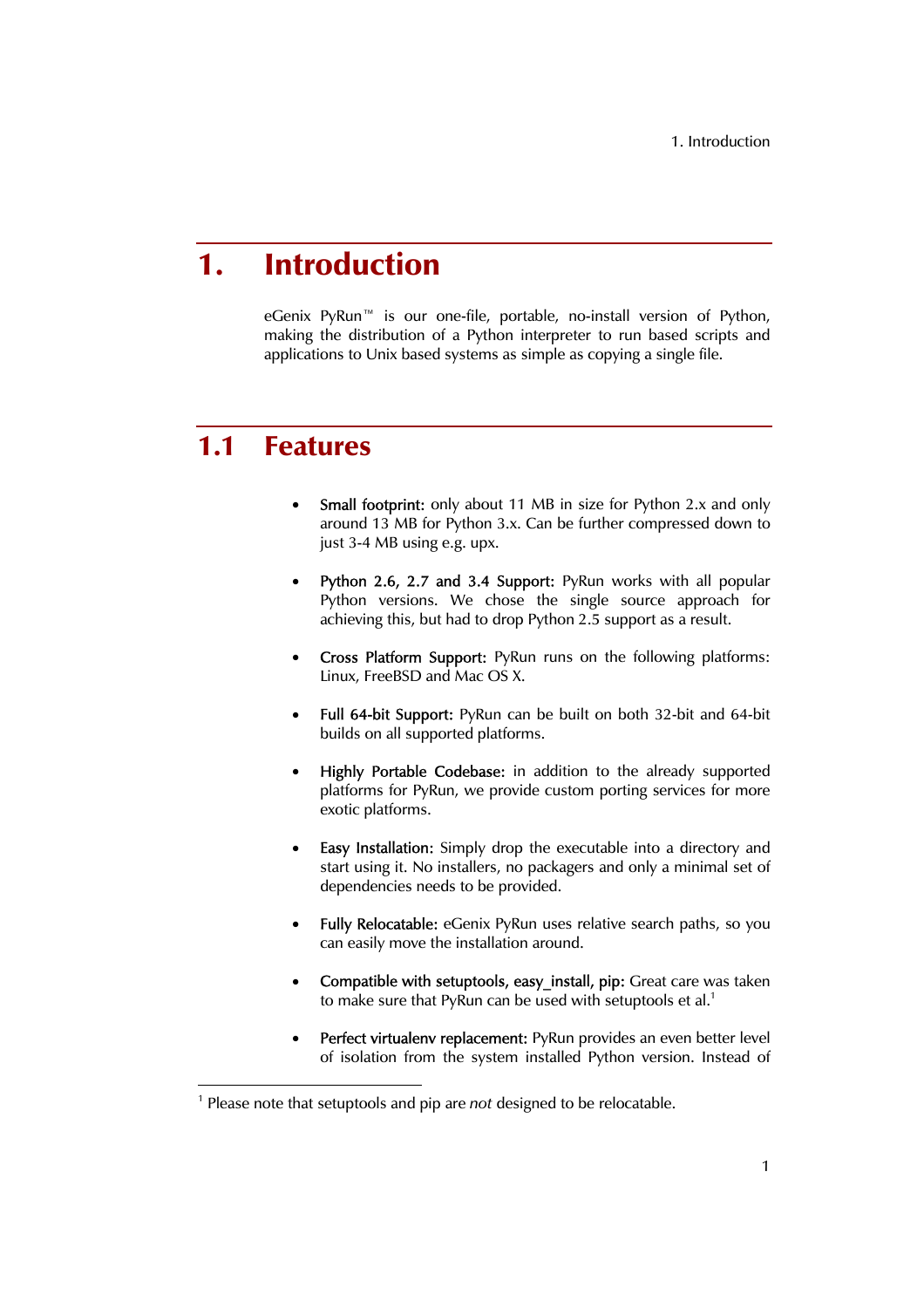<span id="page-5-0"></span>using symlinks and other tricks to create a virtual Python environments, PyRun comes with a complete Python runtime and thus doesn't need to play any tricks.

- install-pyrun script: Using the bash script *[install-pyrun](https://downloads.egenix.com/python/install-pyrun)*, we make the whole installation process even easier. It automatically downloads and installs the right version for your platform and also take care of adding setuptools and pip to the PyRun installation.
- Open Source: PyRun is licensed under the eGenix Public License. This Python-style makes it possible to integrate PyRun into other open-source or commercial products
- Commerical Support: eGenix provides commercial support for PyRun, in case you need custom builds, help with the integration or need problem solving support.

## 1.2 System Requirements

eGenix PyRun integrates a few standard Python extension modules, which rely on system provided third-party libraries to be available on the build system as development versions, and on the target system as binary versions.

#### 1.2.1 Source Installations

eGenix PyRun needs these third party tools to be available on the target machines:

- OpenSSL 1.0.0 or later
- zlib 1.2 or later
- SQLite 3.4 or later
- **bzip2** 1.0 or later

Future versions of PyRun will add more flexibility to the build process to make the requirements more customizable.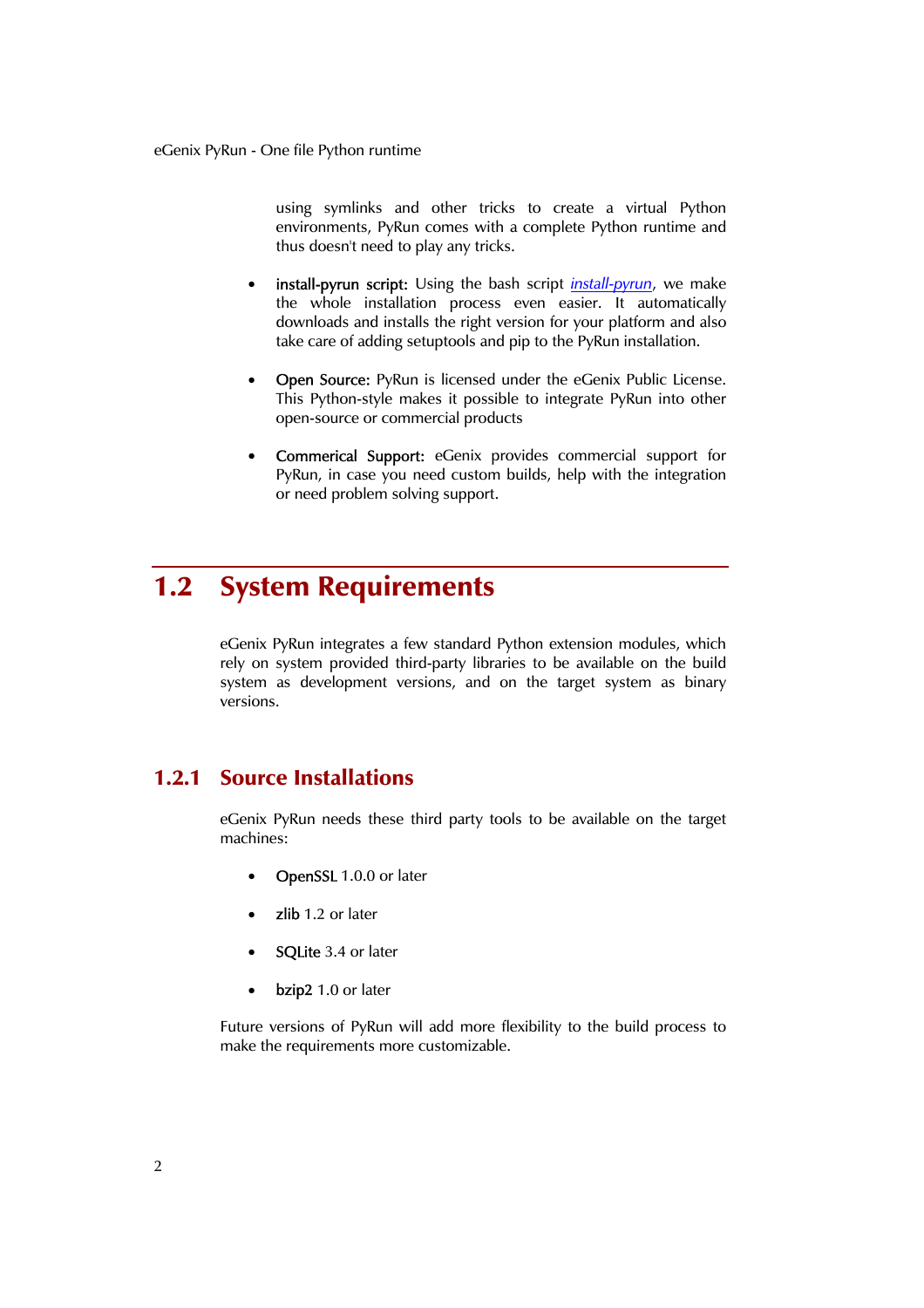<span id="page-6-0"></span>If you want to compile PyRun yourself, you will also need the development packages of the above tools, a C compiler and a GNU make compatible make installed.

Please note that the binary versions of these libraries also need to be available on the PyRun installation target systems. Most modern Unix systems have the above libraries installed per default.

#### 1.2.2 Binary Installations

The readily built version of eGenix PyRun we make available on our website were built using these library versions:

- OpenSSL 1.0.1
- $\bullet$  zlib 1.2
- SQLite 3.4
- bzip2 1.0

## 1.3 Installation

Installation of eGenix PyRun can be done in three ways:

- using the bash script *[install-pyrun](https://downloads.egenix.com/python/install-pyrun)* for automatic installation
- downloading and installing a precompiled binary from *[www.egenix.com](http://www.egenix.com/)*, or
- from sources by compiling your own version.

The following sections explain these options.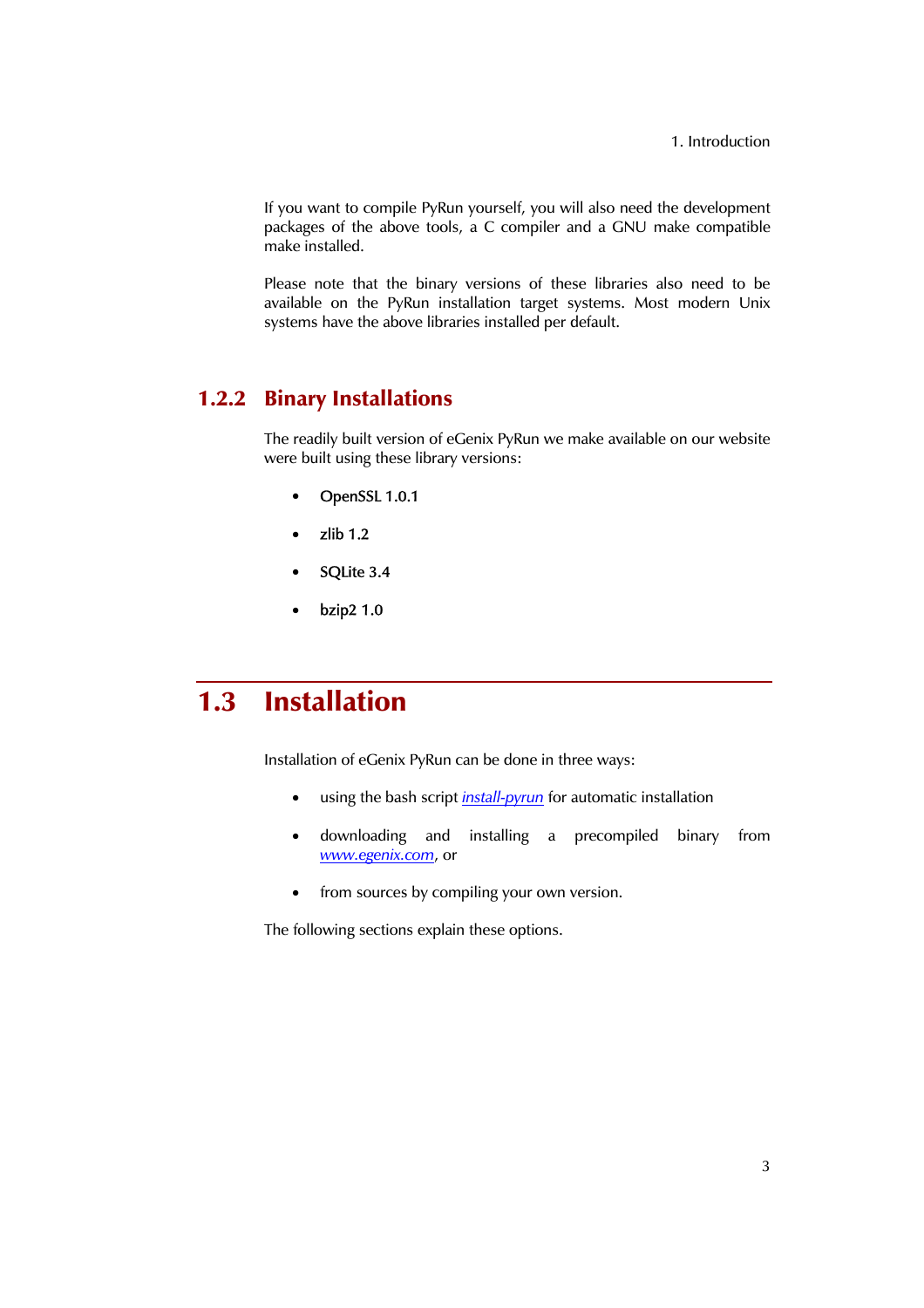#### <span id="page-7-0"></span>1.3.1 Windows Installer

eGenix PyRun currently does not support Windows platforms.

We will look into making eGenix PyRun compatible with Windows in one of the upcoming releases.

#### 1.3.2 Quick install using install-pyrun

To simplify the installation of eGenix PyRun and make it as easy to use as *virtualenv*, we've created a shell script called install-pyrun that you can *[download from our server](http://downloads.egenix.com/python/install-pyrun)*. It is also distributed in the source archives of PyRun in the PyRun/ folder.

After download of the script, you have to make it executable and place it on your path.

#### Using install-pyrun

With the script, you can automate the whole installation process easily. In order to install the set of eGenix PyRun (together with the Python include files and some extra C extensions from the stdlib that are not compiled into PyRun), setuptools and pip to a new directory targetdir, just run the following command:

./install-pyrun targetdir

This will then download a suitable eGenix PyRun binary distribution for your platform, install setuptools and pip:

```
$ install-pyrun targetdir 
Installing eGenix PyRun .
Installing local setuptools 2.1 ... 
Installing local pip 1.4.1 ... 
eGenix PyRun was installed in targetdir 
To run eGenix PyRun, use targetdir/bin/pyrun 
$ cd targetdir
$ bin/pyrun -c 'print "Hello World!"' 
Hello World! 
$ bin/pyrun 
eGenix PyRun 2.7.6 (release 2.0.0, default, Jun 13 2014, 20:12:35) 
[GCC 4.5.1 20101208 [gcc-4_5-branch revision 167585]]
Thank you for using eGenix PyRun. Type "help" or "license" for 
details.
```
>>>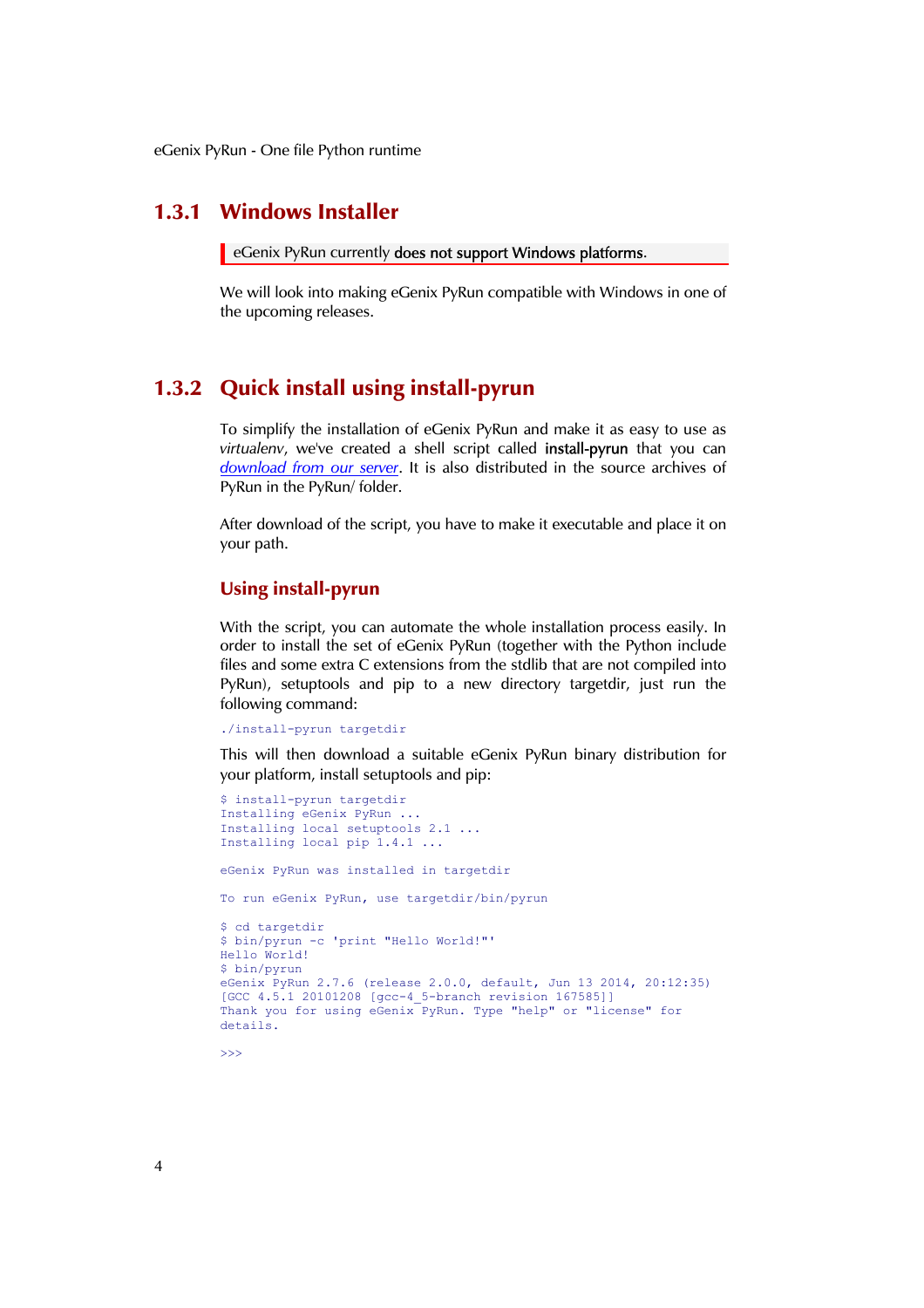The script comes with a set of options to customize the version, platform, Unicode variant and also allows disabling installation of setuptools and pip as well as permit installation from a local PyRun archive.

Simply run the script with option -h to see all options:

```
$ install-pyrun -h 
Install eGenix PyRun in a given target directory. 
USAGE: 
        install-pyrun [options] targetdir 
OPTIONS: 
        -m or --minimal 
            install eGenix PyRun only (no setuptools and pip) 
        -l of --log 
            log installation to targetdir/pyrun-installation.log 
        -q or --quiet 
            quiet installation 
        --python=2.7 
            install PyRun for Python version 2.6, 2.7 (default), 3.4 
        --python-unicode=ucs2 
            install PyRun for Python Unicode version 
            ucs2 (default for Python 2) or 
           uss_4 (default for Python 3)
        --pyrun=2.0.0 
            install PyRun version 2.0.0 (default) 
        --platform=linux-i686 
            install PyRun for the given platform; this is usually 
            auto-detected 
        --platform-list 
            list available platform strings 
        --pyrun-distribution=pyrun.tgz 
           use the given PyRun distribution file; this overrides
            all other distribution selection parameters 
        --pyrun-executable=pyrun 
            symlink to and use an alternative name for the PyRun 
            executable 
        --setuptools-distribution=setuptools.tgz 
            use the given setuptools distribution file instead of 
            downloading it from PyPI 
        --setuptools-version=2.1 
           install the setuptools 2.1 (default); use
             --setuptools-version=latest to automatically find the 
            latest version on PyPI 
        --distribute-distribution=distribute.tgz 
            alias for --setuptools-distribution 
        --pip-distribution=pip.tgz 
            use the given pip distribution file instead of 
            downloading it from PyPI 
        --pip-version=1.4.1 
            install the pip 1.4.1 (default); 
            use --pip-version=latest 
            to automatically find the latest version on PyPI 
        --help 
            show this text
```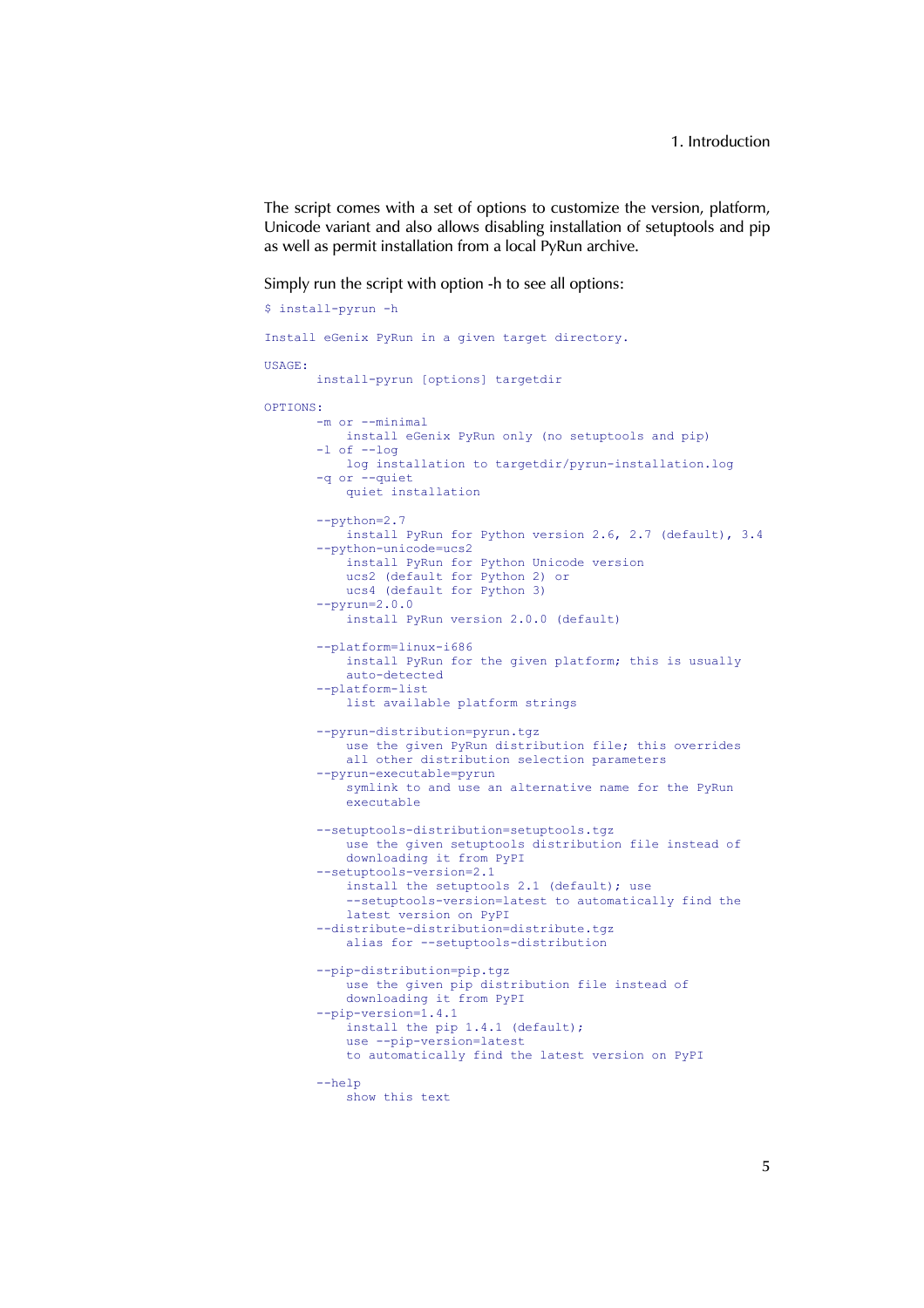```
 --version 
           show the script version 
        --copyright 
            show copyright 
        --debug 
            enable debug output 
        --disable-certificate-checks 
            disable certificate checks when downloading packages; 
            this should normally not be needed 
Without options, the script installs eGenix PyRun, setuptools 
and pip in targetdir. If no local versions of setuptools or pip are 
found, the tools are downloaded from pypi.python.org.
```
#### install-pyrun is secure

install-pyrun will use curl as default downloader, and fallback to wget, if curl is not available. The script defaults to operating the downloaders in secure mode, i.e. all links are HTTPS links and all certificates are verified before proceeding with the download.

Both the pypi.python.org and our downloads.egenix.com servers use HTTPS for enhanced security.

#### Manual PyRun installation

If you'd rather install eGenix PyRun manually, you can do so by downloading the prebuilt binaries yourself. Please see the next section for details.

#### 1.3.3 Prebuilt Binary Distribution

Simply download a suitable binary distribution for the version of Python and platform you need and extract it to a base directory where you'd like PyRun to live. Then use the eGenix PyRun executable like you'd use a regular Python interpreter, e.g.

./bin/pyrun2.7 myscript.py

You can also put pyrun into the shebang of the script, e.g.

#!/usr/bin/env pyrun2.7 # Hello World Demo print "Hello World!"

Please note that the binary distributions contain more than just the PyRun executable. They also come with a few extra standard library extensions which are normally not part of PyRun and the include files needed to compile Python extensions for use with PyRun.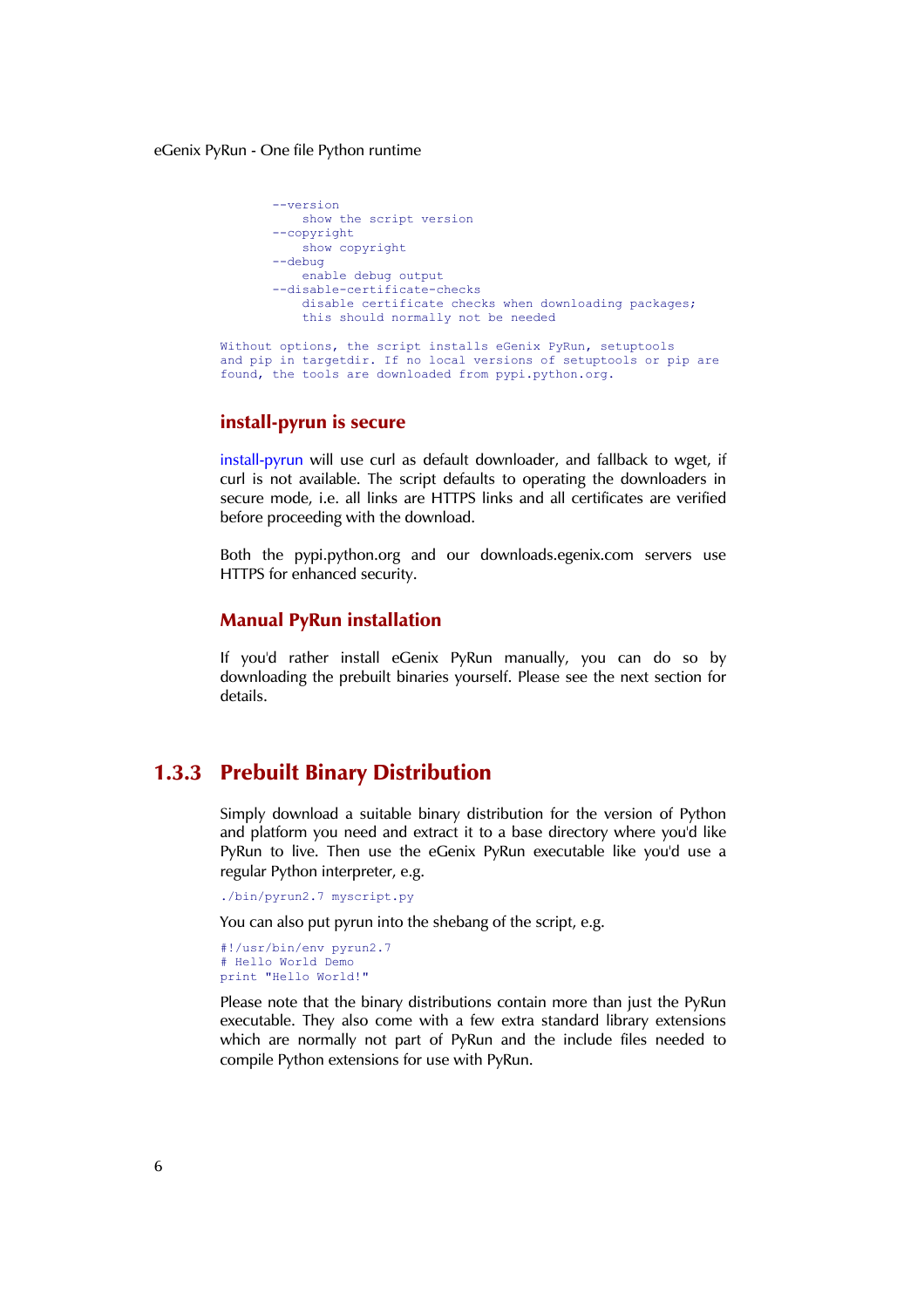<span id="page-10-0"></span>If you are just looking for the plain single-file PyRun executable, only extract the file  $bin/pyrunX.X$  (with X.X being the underlying Python version, e.g. 2.7) from the binary distributions.

#### 1.3.4 eGenix PyRun Directory Structure

<span id="page-10-1"></span>If you want to install other libraries or packages for use in eGenix PyRun, you need to pay a little more attention to where you copy the executable. eGenix PyRun assumes the following directory layout relative to the executable (with  $X.X$  being the underlying Python version, e.g. 2.7):

- bin/pyrunX.X
- lib/pythonX.X
- include/pythonX.X (Python 2) or include/pythonX.Xm (Python 3)

The lib/pythonX.X directory is used as location of the Python libaries and automatically put on sys.path in case it is available. Optional packages installed through distutils or setuptools will go into the corresponding lib/pythonX.X/site-packages/ directory.

The lib/pythonX.X directory may also contain Python standard library extension modules in the lib-dynload/ sub-directory which are not integrated into the eGenix PyRun executable. The prebuilt binary distributions come with a set of such extensions.

The include/pythonX.X directory is only needed in case you want to compile Python C extensions. It is available as part of the prebuilt binary distributions we make available. For Python 3, the include directory has the ABI flags appended. For Python 3.4, this is include/python3.4m for most Python installations.

Please note that while eGenix PyRun itself is fully relocatable after installation due to the relative search path, the tools setuptools and pip are not. They hard-code the paths into their scripts, so you can not relocate a PyRun installation, after these tools have been installed.

#### 1.3.5 Building you own eGenix PyRun binary

In order to build your own version, simply download the above source archive, untar/unzip it to a temporary directory and follow these steps: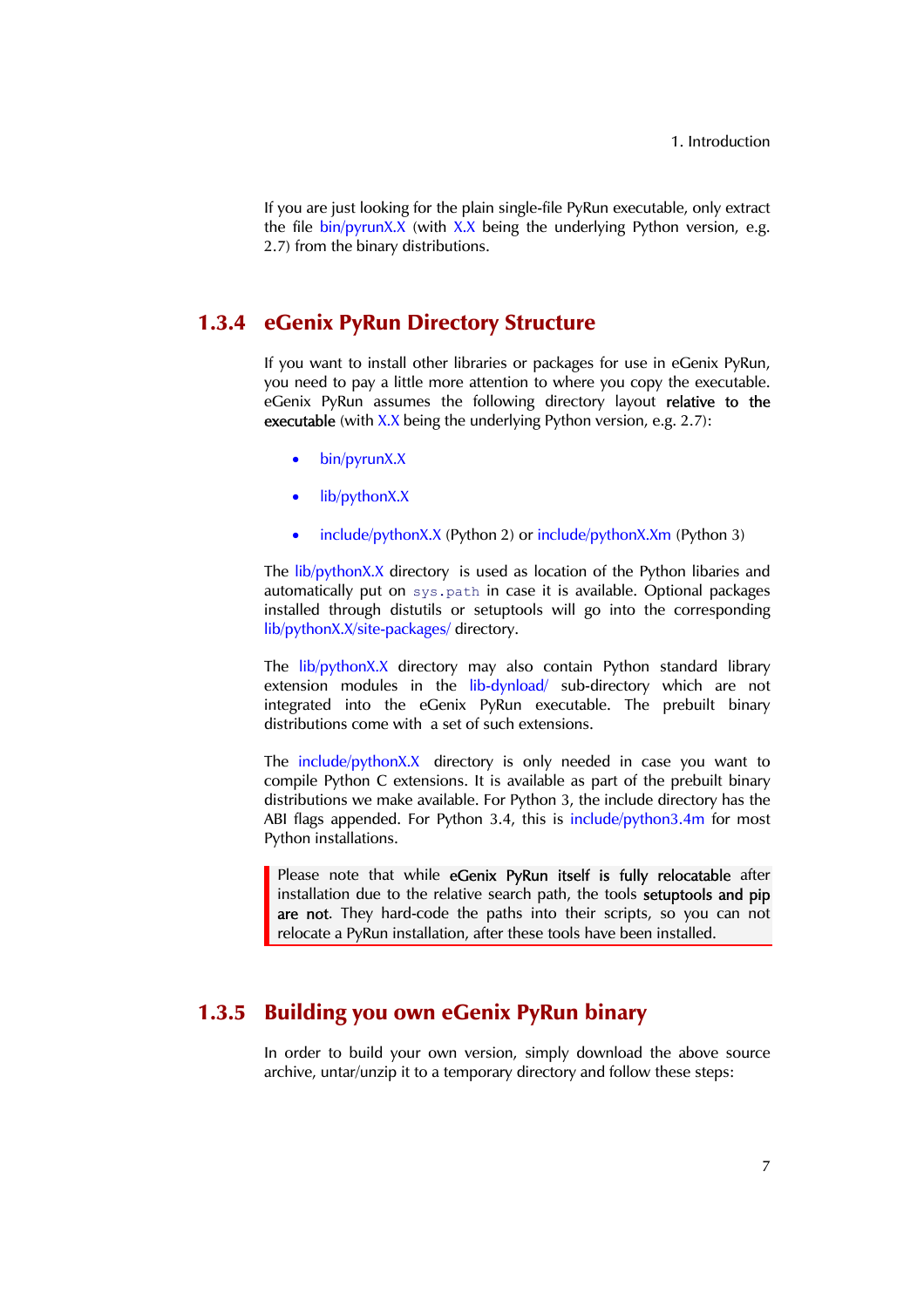```
cd egenix-pyrun-* 
cd PyRun 
make 
make install
```
This will download the Python source distribution and start a build of eGenix PyRun. The result will be installed to the directory /usr/local/ using the directory layout as described above.

If you'd like to build a binary distribution archive, use the following commands instead:

```
cd egenix-pyrun-* 
cd PyRun 
make distribution
```
You can then pick up the distribution archive from the dist/ directory.

#### **Testing**

To run some simple tests, please use the test-distribution target:

make test-distribution

This will install the distribution you just built, install it locally in a test directory and run a few tests, including pip installations of sizeable packages such as NumPy, Cython and Django.

Note that only the installation itself is tested, not the packages themselves.

#### Customization Options

If you would rather install to a different directory, you can add the make parameter PREFIX=/path/to/pyrun/, This will cause make to install eGenix PyRun in /path/to/pyrun/.

If you want to build against a specific Python version, you can specify the version using the *make* parameter PYTHONFULLVERSION=2.7.5. Please have a look at the PyRun/Makefile for more ways of customizing the setup.

For future versions of eGenix PyRun, we plan to make the setup customizable via a top-level setup.py file so you can use Python to trigger the build, customize the included standard lib extension modules and installation.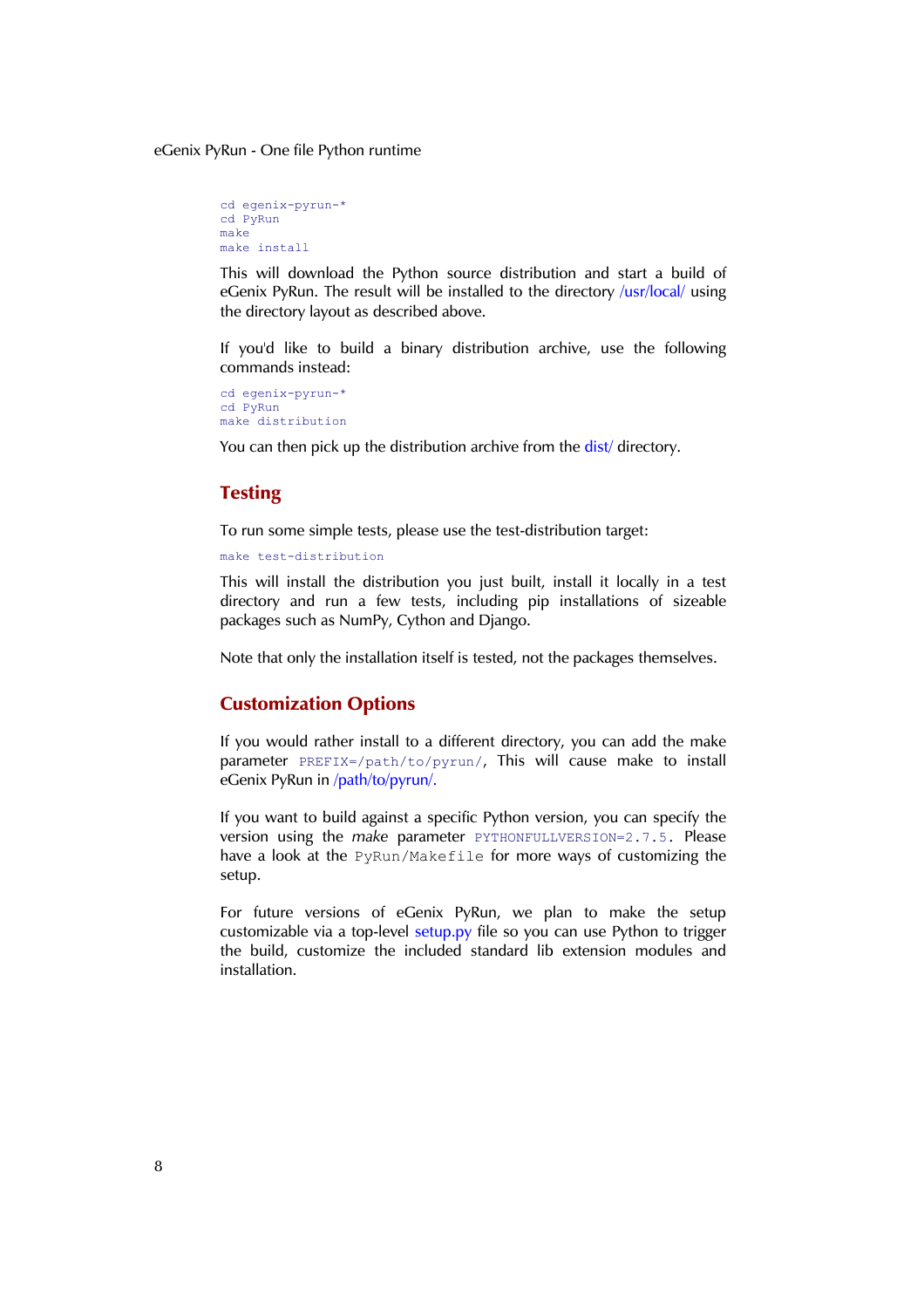## <span id="page-12-0"></span>2. eGenix PyRun Internals

eGenix PyRun uses the standard Python freeze tool, which you can find the Tools/freeze/ directory of the Python source code distribution to combine the Python interpreter with a large subset of the Python standard library into a single-file Python runtime.

We have applied a few customizations to the freeze tool and ship separate versions for Python 2 and Python 3 with the source distribution of eGenix PyRun.

## 2.1 PyRun Building Parts

In order to use freeze.py for creating PyRun, we had to implement these steps:

- we created a freeze.py template (PyRun/Runtime/pyrun\_template.py) which provides a mostly compatible command line interface to the standard Python interpreter and references the standard library modules that we wanted to include in PyRun,
- we extract the Python configuration information from the Python Makefile and configure files and put this information into a static configuration template (PyRun/Runtime/pyrun\_config\_template.py), which is then used by sysconfig.py to load the configuration,
- we extract the Python grammar files the Python stdlib, so that the lib2to3 package can work without having the files loaded from the file system and put this information into a static configuration template (PyRun/Runtime/pyrun grammar template.py), which is then used by lib2to3 to load the configuration,
- we created a script (PyRun/makepyrun.py) which creates all the necessary pyrun\*.py files from the templates,
- we added patches to Python (PyRun/Runtime/Python-\*.patch) and the Modules/Setup files (PyRun/Runtime/Setup.PyRun-\*) to be able to statically link in extension modules that would normally be built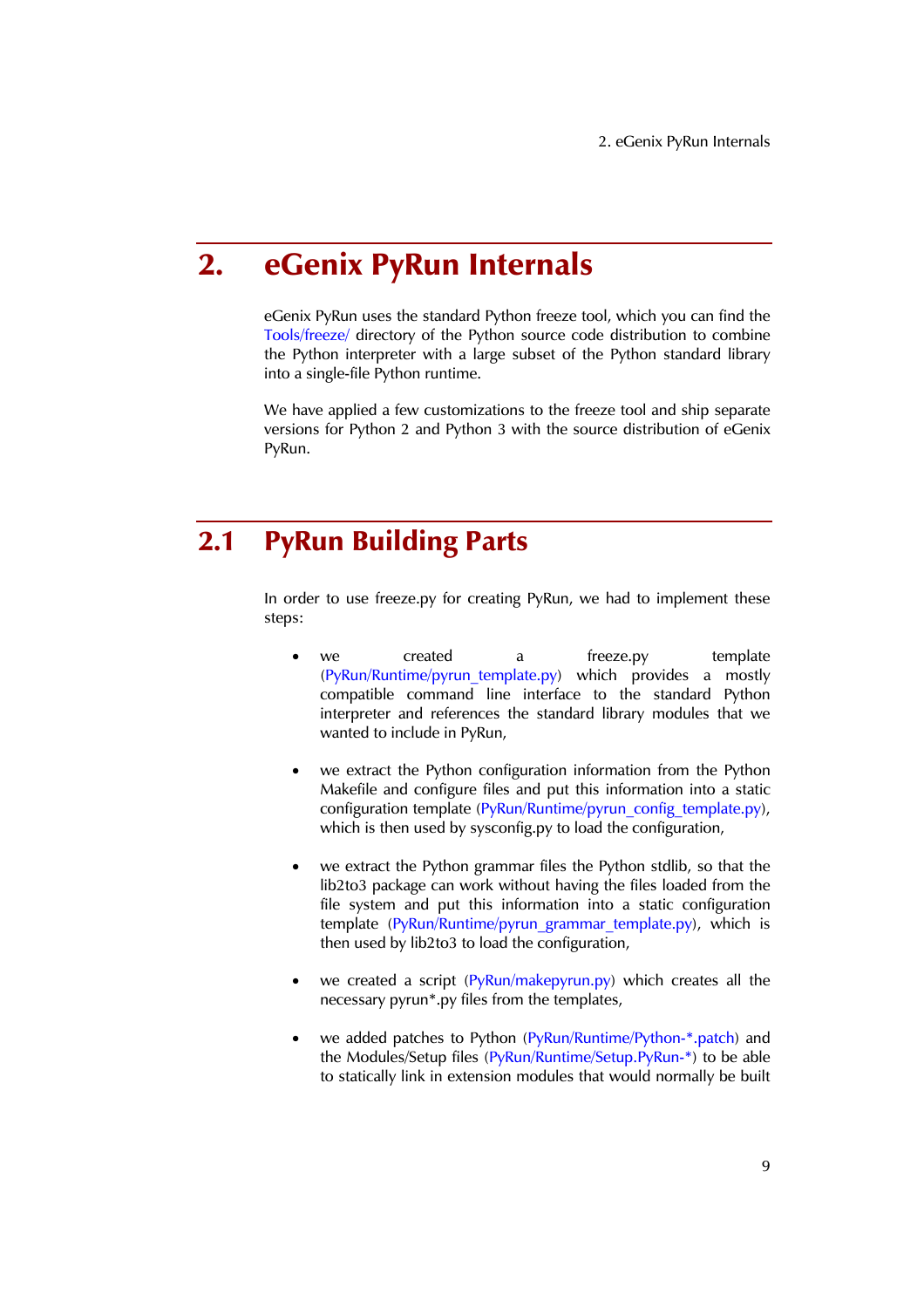as shared modules and to provide a pure-Python implementation of the Python command line interface.

#### <span id="page-13-0"></span>2.1.1 The PyRun Makefile

The PyRun/Makefile extracts the Python source code, applies the patches and adds the Modules/Setup file.

It then creates the  $pyrunX.X.py$  freeze.py template, the  $pyrun$  config.py module and runs PyRun/Runtime/freeze/freeze.py on the generated pyrunX.X.py file.

freeze.py then generates the frozen module versions and a Makefile in PyRun/Runtime/Makefile which can then be used to build the pyrunX.X executable.

The PyRun/Makefile also takes care of installing the executable together with the include files and optional shared modules built during the process: as well as packaging the builds into binary .tar.gz files, which can simply be extracted anywhere in the file system to "install" eGenix PyRun.

#### 2.1.2 Adding Python modules/packages to eGenix PyRun

The easiest way to have modules or whole packages added to PyRun is to modify PyRun/Runtime/pyrun\_extras.py and import them in that file.

freeze.py will then automatically find the modules and referenced packages, freeze and add them to PyRun.

Alternatively, you can also edit the PyRun/Runtime/makepyrun.py file and add the modules/packages in the configuration section near the top of that module.

In a future version of eGenix PyRun, we're going to simplify this process so that you can pass the modules to include as parameter to the build script.

#### 2.1.3 Removing Python modules/packages from eGenix PyRun

If you want to further reduce the PyRun file size, you can remove additional modules/packages from the frozen binary by editing the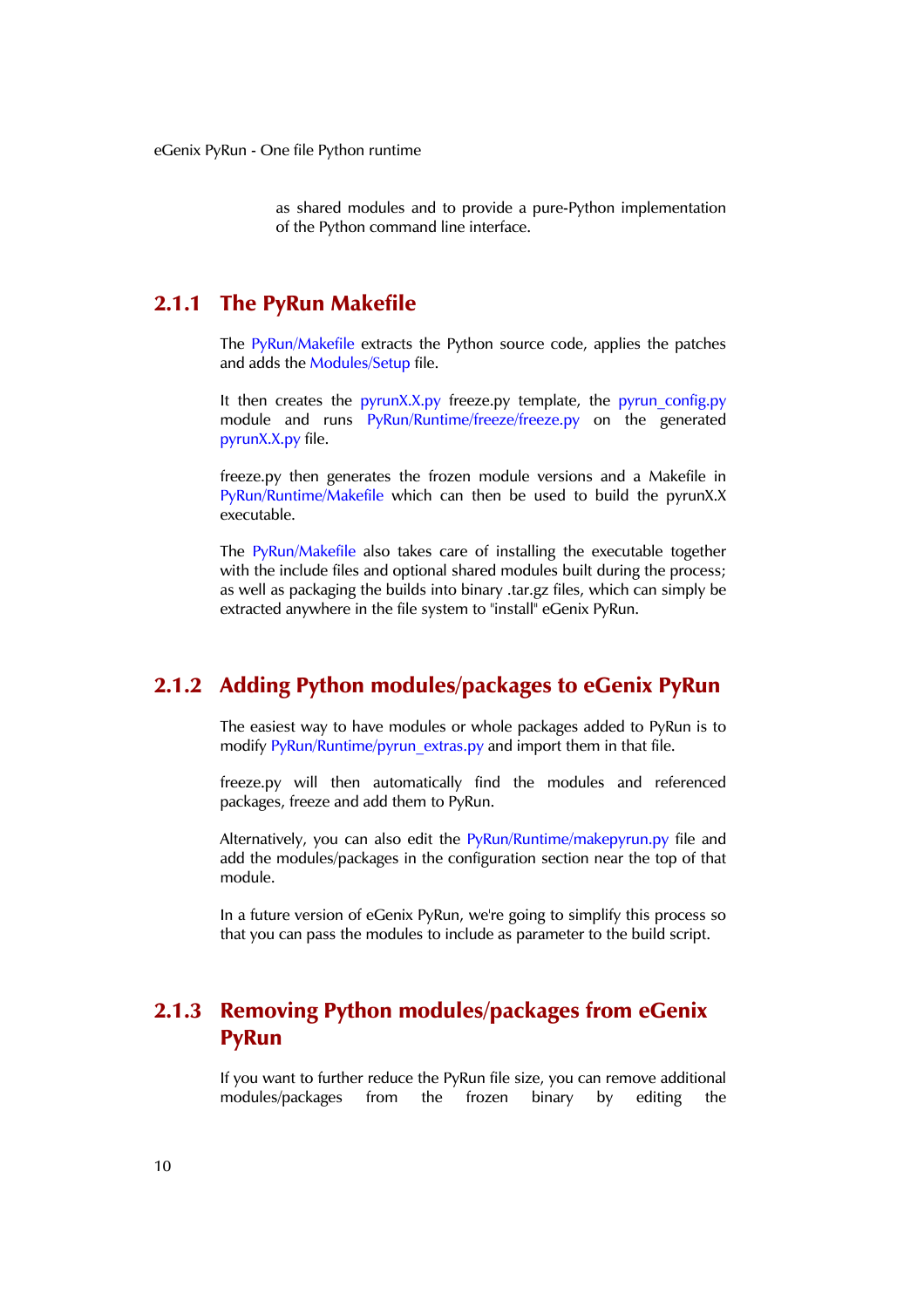2. eGenix PyRun Internals

<span id="page-14-0"></span>PyRun/Runtime/makepyrun.py file and adding the modules/packages to the remove lists.

In some cases, this may not be enough to completely remove the modules/packages, e.g. if you still have other modules in PyRun which reference the removed modules/packages, freeze.py is going to re-add them in the module search process.

To overcome this limitation, you will have to additionally add the modules/packages to the PyRun/Makefile EXCLUDES variable.

In a future version of eGenix PyRun, we're going to simplify this process so that you can pass the modules to exclude as parameter to the build script.

## 2.2 Differences compared to Python

eGenix PyRun provides a robust production runtime environment, but has to make some compromises due to the way it is built.

This section explains the enhancements and known incompatibilities compared to a regular Python installation.

#### 2.2.1 Change compare to standard Python

This is a list of changes we have applied compared to standard Python. Unlike the compatibility fixes listed in the next sections, these are features that are not necessary to get eGenix PyRun to work, but ones that we think are slightly more useful than the standard Python choices.

#### Default PYTHONIOENCODING in Python 3

In Python 3.4, the Python I/O encoding is determined by looking at the locale of the process. Depending on the used system, this can be UTF-8, ASCII or some other encoding.

Since we think it's better to either correctly set the encoding via an environment variable such as PYTHONIOENCODING and not guess, we chose to define a default for the PYTHONIOENCODING which is used, in case this environment variable is not set.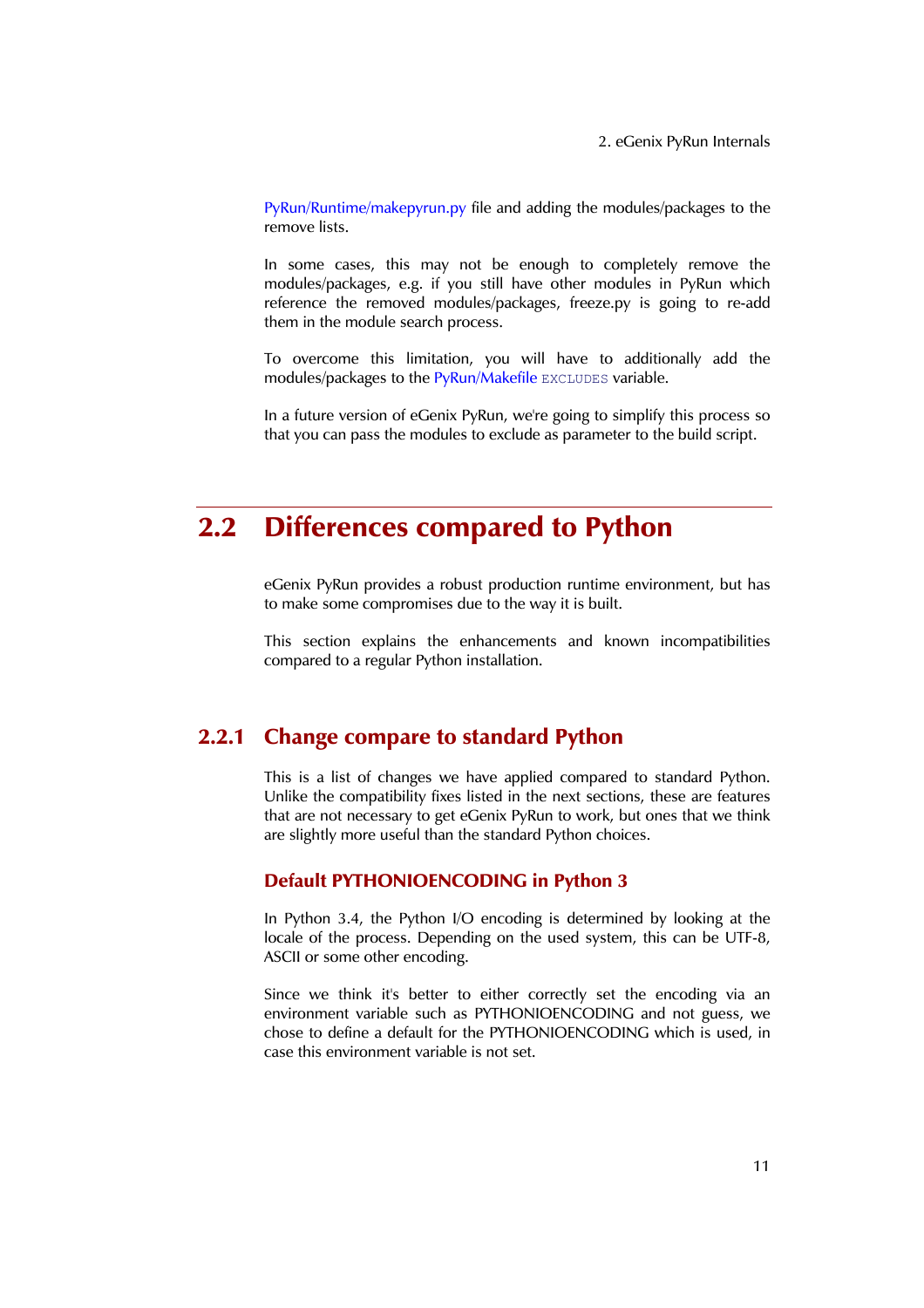<span id="page-15-0"></span>The default for PYTHONIOENCODING in eGenix PyRun 3.4 is "utf-8:surrogateescape". This allows pyrun to work in most situations without failing prints or weird encoding exceptions.

If you do have a different setup or would like exceptions for non-UTF-8 data to be raised, you can set the PYTHONIOENCODING environment variable to override this default.

It is even possible to have eGenix PyRun revert back to the locale scanning behavior by setting the PYTHONIOENCODING variable to "" (empty string).

#### 2.2.2 Compatibility fixes applied to Python

In order to get some things to work in PyRun, we had to apply a few compatibility fixes to the Python distributions:

#### Frozen modules always have a \_\_file \_\_attribute

In standard Python 2, the attribute is always set to "<frozen>". In standard Python 3, the attribute does not exist at all.

This poses many problems to software relying on this attribute for reporting and debugging purposes (e.g. to show the location of an error) or produce coverage reports.

Since it's impossible to fix all this third party software, we chose to alwas add the attribute to frozen modules. The attribute is set to "<pyrun>/package/module.py" for all modules frozen into pyrun. This allows most uses of the attribute to work without problems.

Some modules also use this attribute to locate external resources relative to the module location. Since the attribute does not point to an existing path, this will fail, so special work-arounds have to put in place for such software.

On the positive side, several such modules do take the situation into account that the path does not exist and fall back to other solutions.

#### Python system configuration included in pyrun\_config.py

Since the build time information is normally read from the Python installation files, we had to find a way to make this available without going to the file system.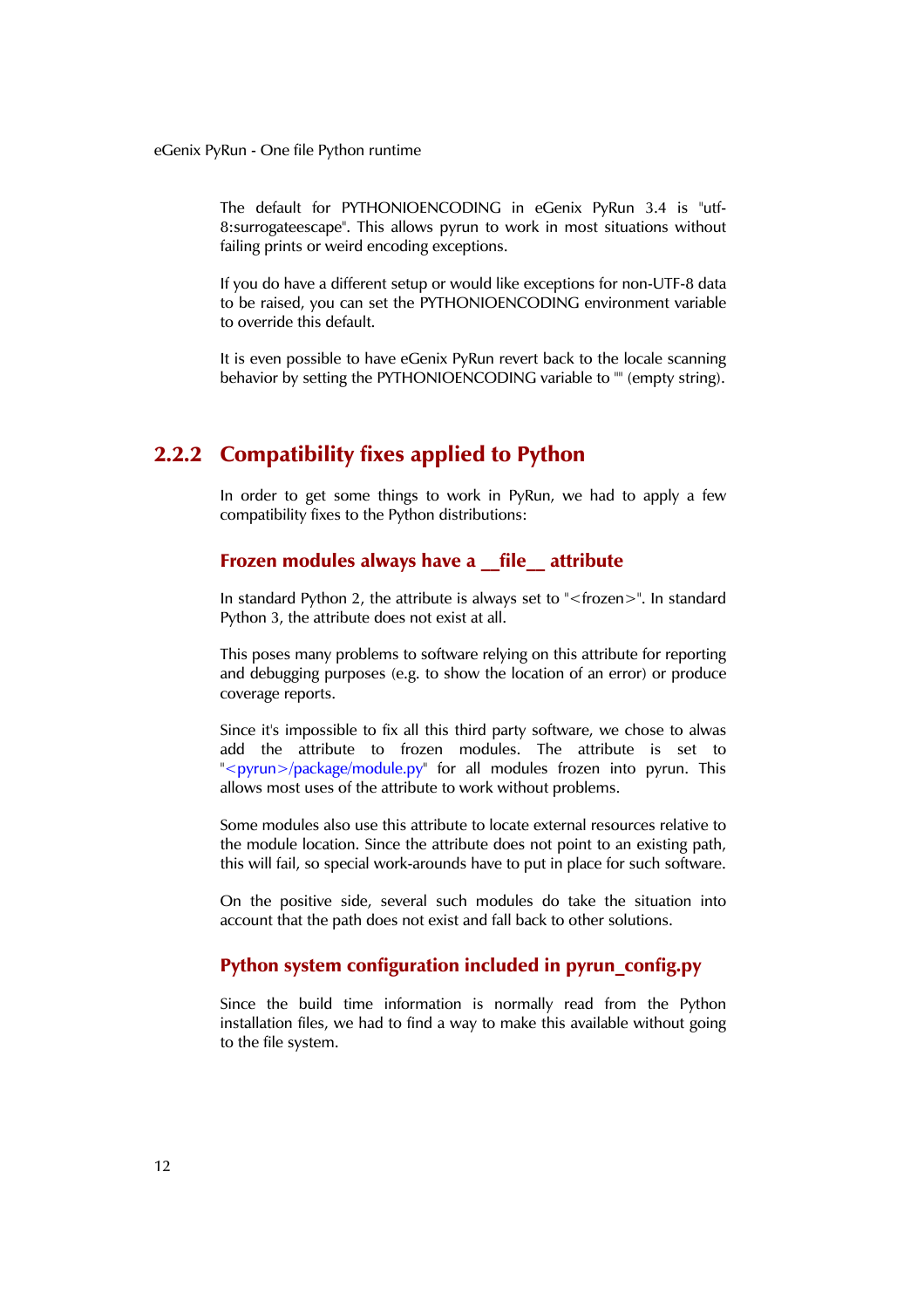<span id="page-16-0"></span>The trick was to use a generated module pyrun config.py which has the Python config information and can also patch it at runtime to accommodate for the relocation feature of pyrun.

Note: Python 3 and later versions of Python 2.7 adopted this trick for sysconfig as well.

#### Integrated lib2to3 grammar files

The lib2to3 package comes with its own pgen2 parser. This parser uses a special set of grammar files for Python's grammar which are embedded into the package.

Since we cannot ship those files in the file system, we chose to stored the grammar pickles in a pyrun grammar.py helper module and patched the package to use these pickles instead.

This allows lib2to3 to work without having to read the grammar files and makes on-the-fly conversions during installation possible. An important example of a package which uses this technique for Python 3 support is setuptools.

#### Added list of available lib2to3 fixes to config

The lib2to3 package scans its own fixes/ directory for available fix modules. In a frozen package this doesn't work, so we preprocessed the list, put it into the pyrun\_config.py module and patched lib2to3 to load it from there.

#### Bug fixes to Python stdlib modules

While porting eGenix PyRun to Python 3.4 we found a couple of bugs in stdlib modules which we patch in pyrun for the supported Python versions and also reported upstream. Please see the change log on the *[eGenix](http://www.egenix.com/products/python/PyRun/) [product web page](http://www.egenix.com/products/python/PyRun/)* for details.

#### Statically linked standard library modules

In order to have the standard library extensions linked into the pyrun binary instead of having them built as separate module, eGenix PyRun defines additional entries for them in the Modules/Setup file.

Several modules are documented there, but not all of them. We extracted the relevant information from the Python setup.py file and added it manually to the Modules/Setup file for each supported Python version.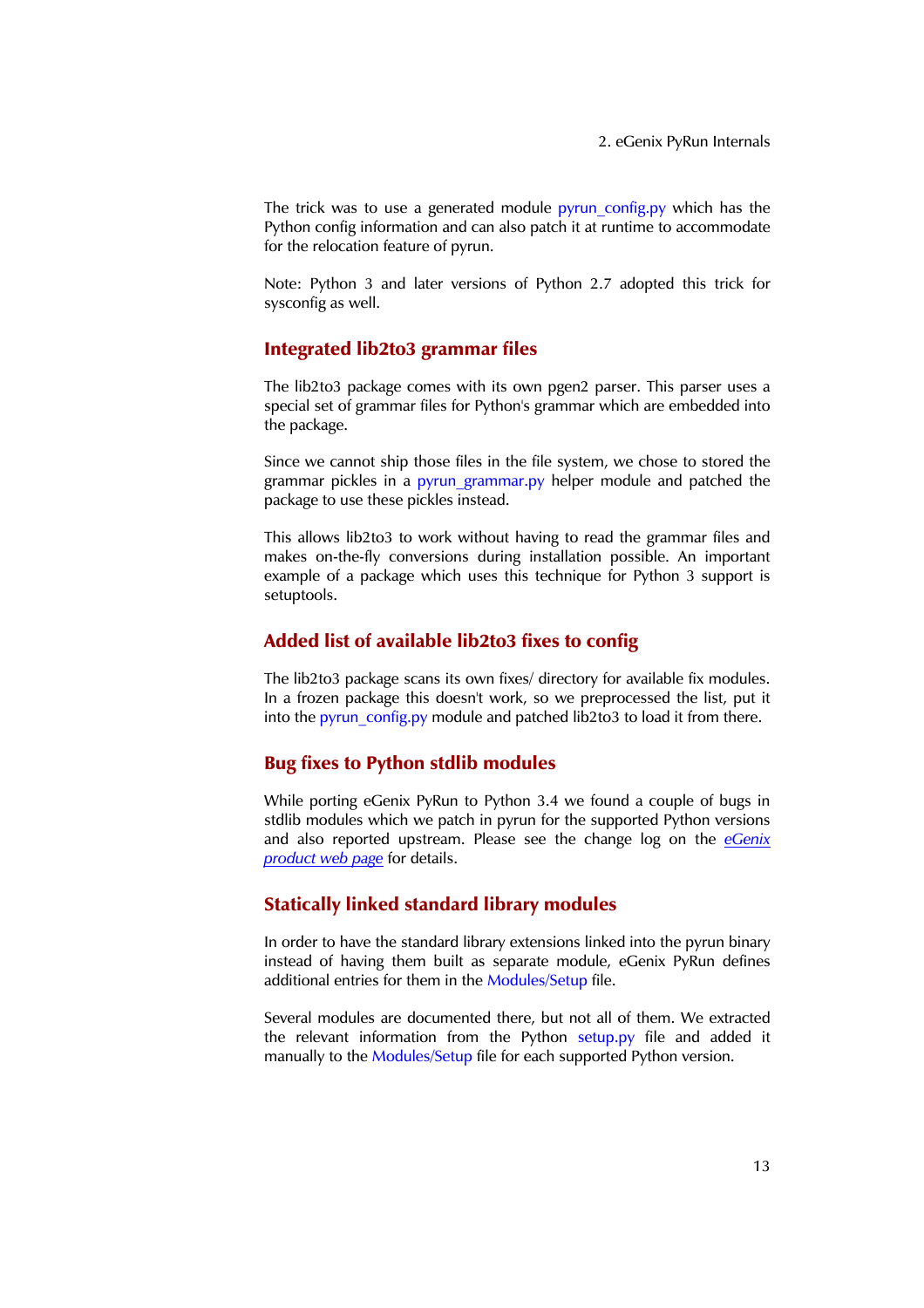<span id="page-17-0"></span>Since the Modules/Setup process is not nearly as flexible as the setup.py process, configuration of the modules is sometimes very complicated. For this reason we have punted on a few packages such as the ctypes package and instead added them to the distributed binaries as separately installable dynamic shared modules.

Note that it is possible to customize these Module/Setup files further in case you would like to add other third party extensions to the pyrun binary.

#### 2.2.3 Standard library modules not linked into PyRun

We have deliberately excluded a number of standard library modules that are either to complicated to build, have license issues or are not needed often enough in our use cases to warrant including in eGenix PyRun:

- \*dbm modules
- crypt
- readline
- parser
- tkinter
- multiprocessing
- all test packages and sub-packages
- ctypes
- nis
- audio modules
- decimal (in Python 3)

The modules are still built (if the needed development files are found on the build system) and packaged in the eGenix PyRun distribution files, so you can use them, if you need to.

However, they are not statically linked into the PyRun executable, so when moving this file around, you have to make sure that the relative directory structure expected by PyRun (see [1.3.4 eGenix PyRun Directory Structure\)](#page-10-1) makes it possible to find those shared modules.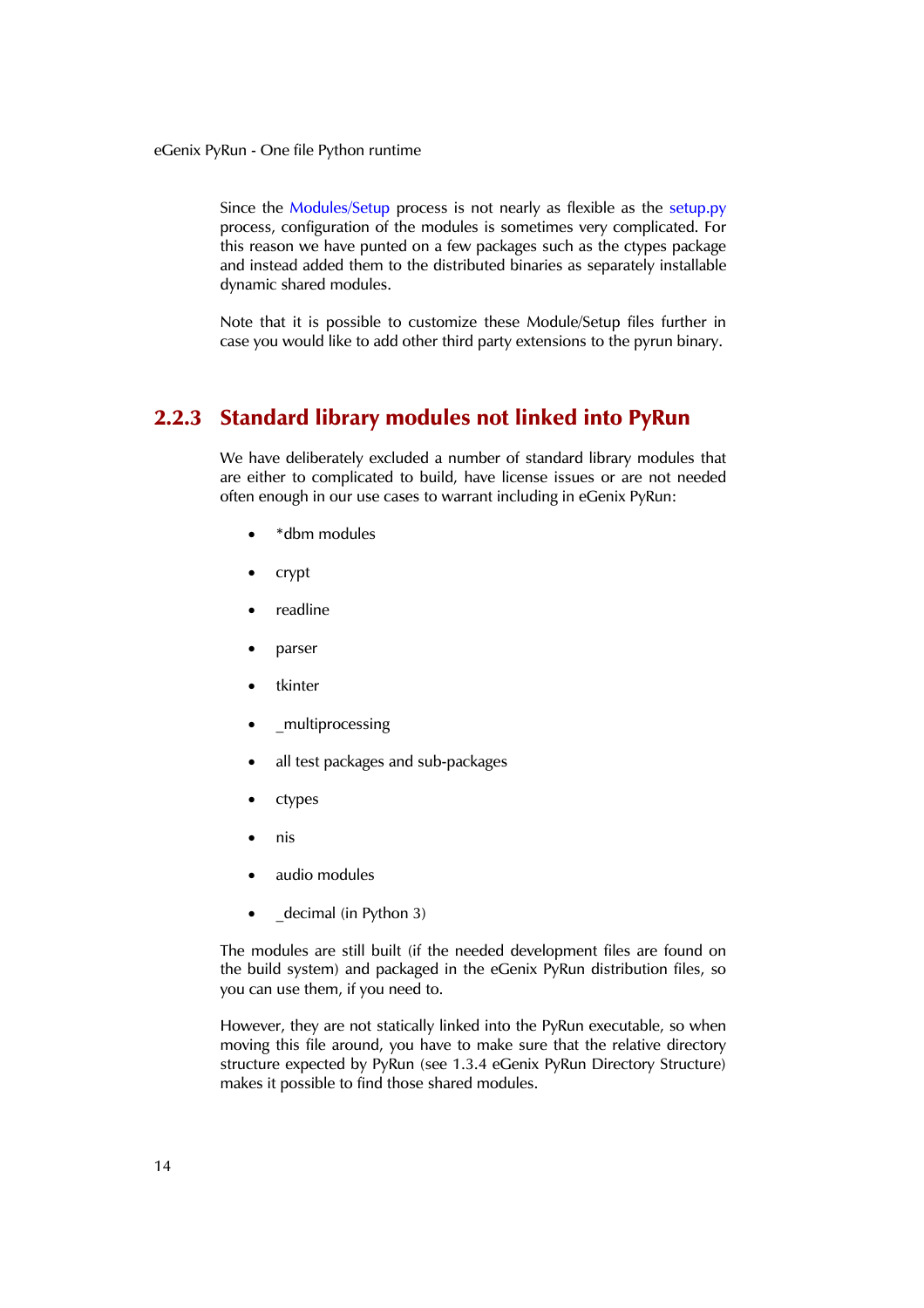2. eGenix PyRun Internals

#### <span id="page-18-0"></span>2.2.4 Include files not included in PyRun executable

For obvious reasons, we cannot include the Python include header files in the PyRun executable, since the compiler/preprocessor will have to find them in order to use them.

We do include the include files in the distribution packages and installpyrun will also install them, so it's possible to compile Python C extensions if you use one of those distribution forms.

Compiling C extensions is not possible without the include header files, so the single-file PyRun runtime executable is not enough to compile Python C extensions.

#### 2.2.5 Some things that don't work

There are a couple of tricks which Python modules sometimes play, which don't work with frozen modules.

#### File access to resources in packages

Some standard library modules/packages come with non-Python resource files such as binary .exe stubs or data files. Since freeze.py will only find Python modules, these files are not included in the frozen PyRun executable and since the frozen modules/packages don't live in the file system, access to such resource files is not possible via the module/package path.

Examples of such modules/packages:

- idellib
- distutils' bdist wininst (the rest of distutils works fine)
- pkgutil on frozen packages (it works on frozen modules in Python 2.7)
- several test modules/packages (not included anyway)

For the lib2to3 package, which also needs external files, we have patched the package and included the necessary grammar files in the pyrun binary, since it is used by several Python packages during installation on Python 3.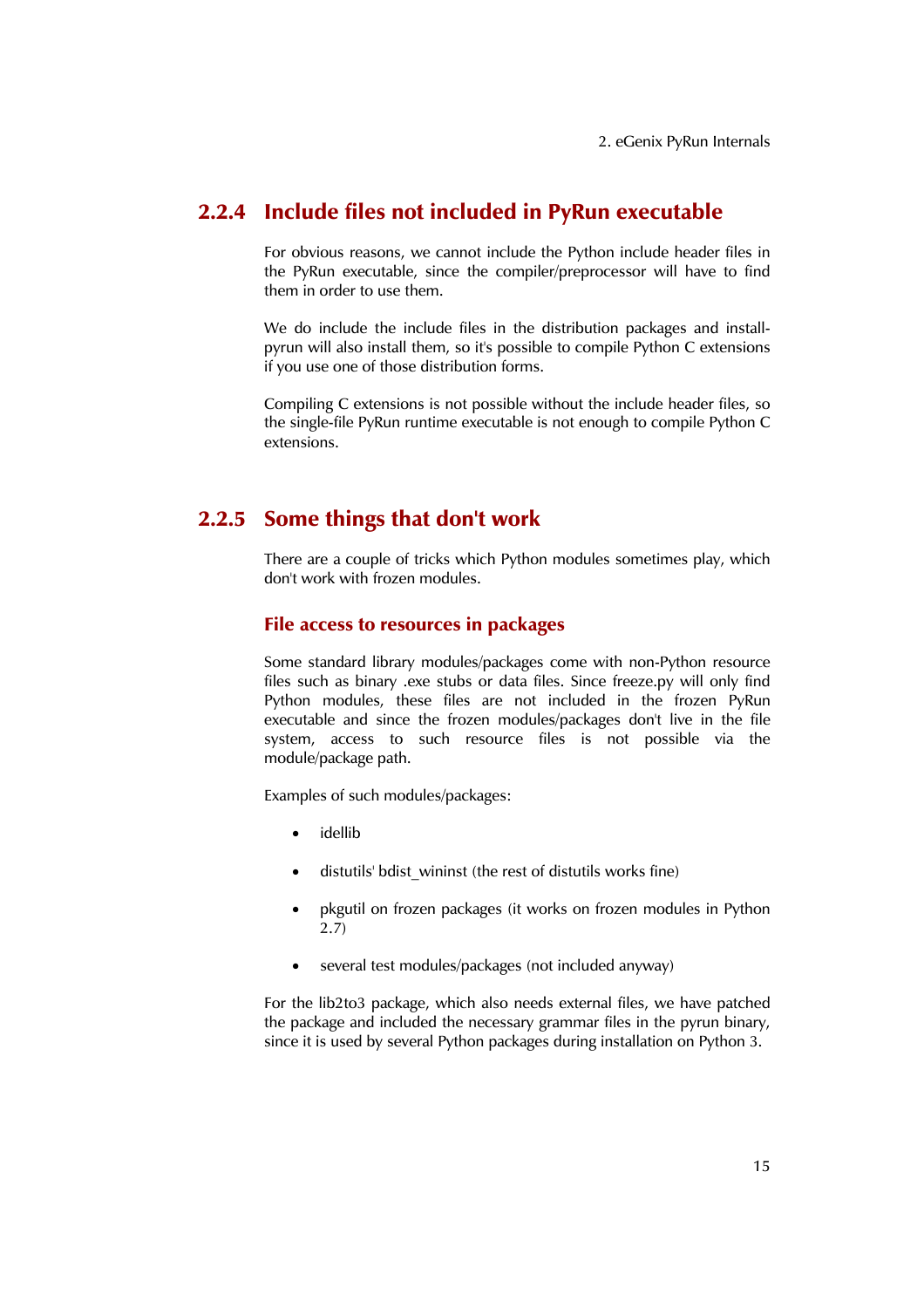#### <span id="page-19-0"></span>Running frozen packages with -m

The pkgutil module which is needed to implement the -m option in Python only has limited support for frozen modules in Python 2.7 and 3.4. It has no support for frozen packages. As a result, running pyrun2.7 -m timeit works, but e.g. pyrun2.7 -m lib2to3 --help doesn't.

#### Python test suite issues

Running the Python test suite shows some strange issues which we have not yet tracked down:

- Some test modules hang when run with regrtest.py, e.g. test\_docxmlrpc
- Test modules cause strange errors (mostly encoding errors) when run with regrtest.py. Running the test modules directly doesn't show these errors. Some preliminary investigation suggests that these issues could be caused by regrtest.py modifying the module \_\_path \_\_ entries.

#### Not all Python command line options available

Because eGenix PyRun has to emulate the command line options in Python, it is difficult to emulate some Python command line option which take effect in the very early stages of the interpreter startup phase.

For some options like e.g. -d (debug level) and -O (optimization level), we have added helpers/patches to Python to make it possible adjusting them from Python.

Fortunately, most of the more exotic options are not used in production runtime environments for which eGenix PyRun is designed.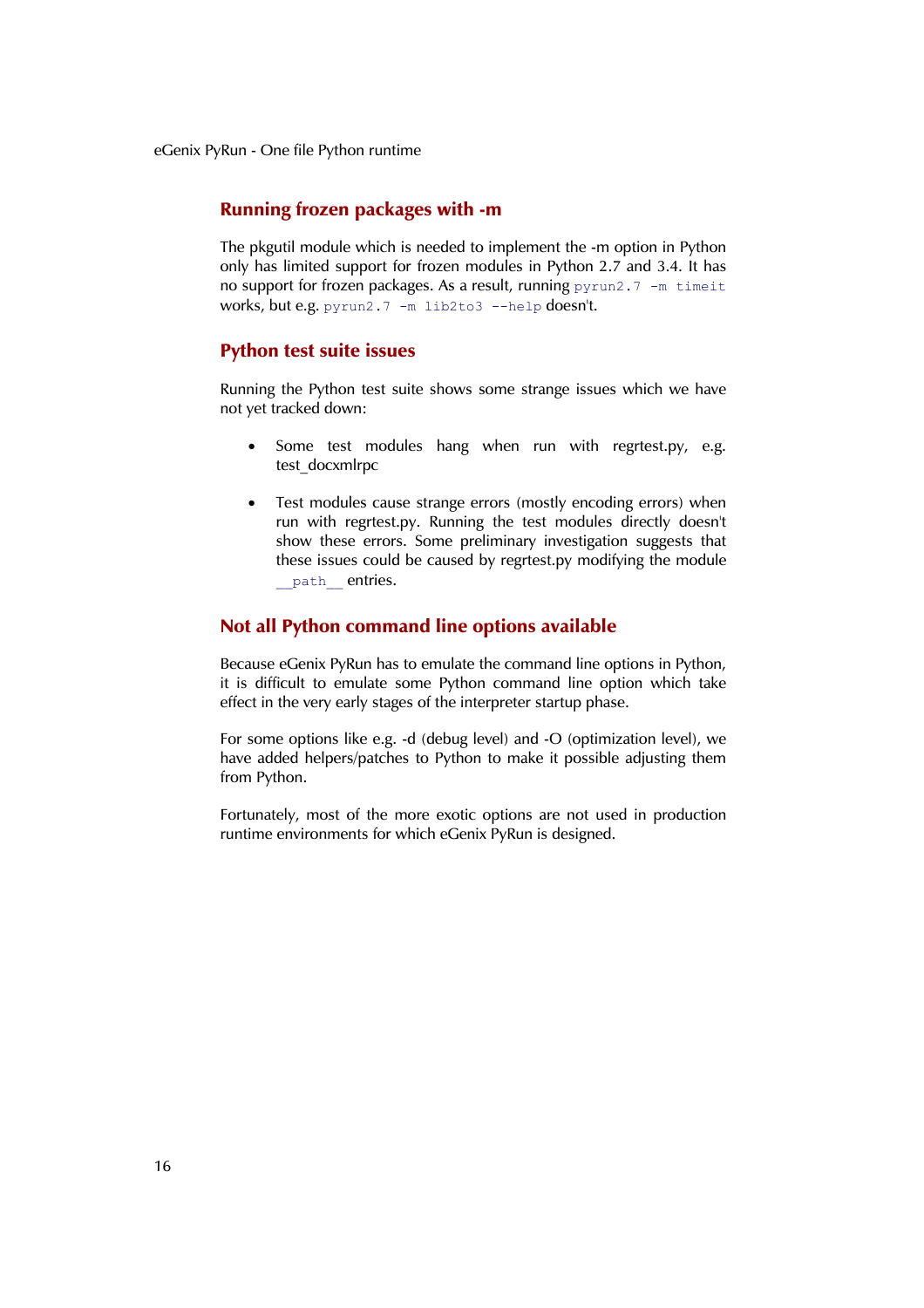## <span id="page-20-0"></span>3. Examples of Use

Here's a short session installing setuptools, pip and our egenix-mx-base package in an eGenix PyRun installation.

First, we install a PyRun version for 32-bit Linux:

```
mkdir tmp 
cd tmp 
wget http://downloads.egenix.com/python/egenix-pyrun-2.0.0-
py2.7_ucs2.linux-i686.tgz
tar xvfz egenix-pyrun-2.0.0-py2.7_ucs2.linux-i686.tgz
```
Now we have a ready to use Python runtime in tmp/, using the default eGenix PyRun directory layout, including some optional extra shared libraries and the include files needed for compiling Python C extensions.

Now, we install setuptools into this runtime:

```
wget 
http://pypi.python.org/packages/source/s/setuptools/setuptools-
2.1.tar.gz
cd setuptools-2.1 
../bin/pyrun2.7 setup.py install 
cd .. 
rm -rf setuptools-2.1
```
Installing pip is just as easy:

```
wget http://pypi.python.org/packages/source/p/pip/pip-1.4.1.tar.gz
cd pip-1.4.1 
../bin/pyrun2.7 setup.py install 
cd .. 
rm -rf pip-1.4.1
```
You can then install other Python packages using the usual installation methods:

bin/pip install egenix-mx-base

and the packages are available to eGenix PyRun just as they would in a regular Python installation:

```
$ bin/pyrun2.7 
eGenix PyRun 2.7.6 (release 2.0.0, default, Jun 13 2014, 20:12:35) 
[GCC 4.5.0 20100604 [gcc-4 5-branch revision 160292]]
Thank you for using eGenix PyRun. Type "help" or "license" for 
details. 
>>> import mx.DateTime 
>>> mx.DateTime.now() 
<mx.DateTime.DateTime object for '2013-06-13 20:26:30.62' at 
7f1845a6a300> 
>>>
```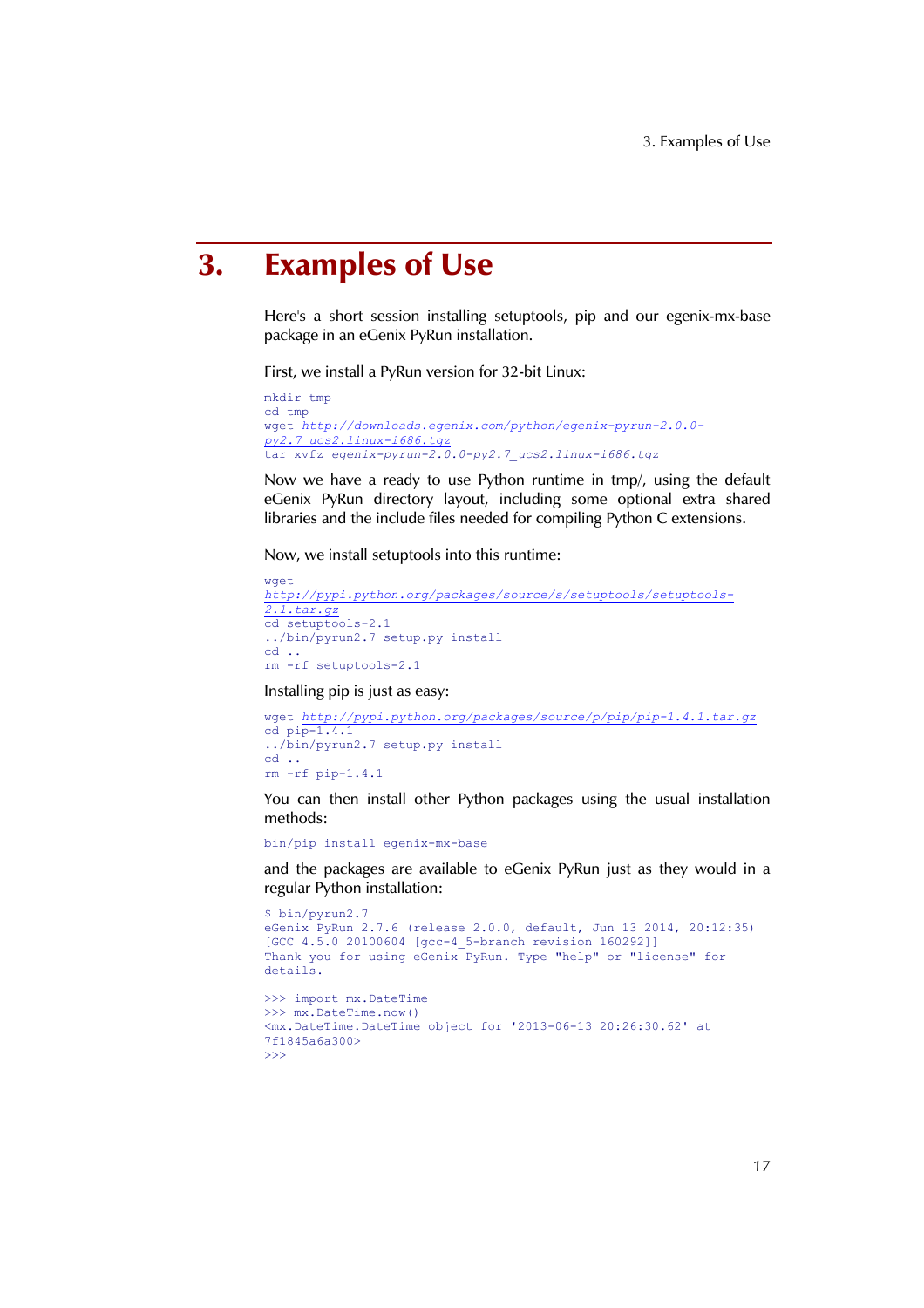## <span id="page-21-0"></span>3.1 eGenix PyRun Command Line Options

These are eGenix PyRun's command line options. They are shown if you start the PyRun executable with option -h:

```
$ bin/ /pyrun3.4 -h 
Usage: pyrun [pyrunoptions] <script> [parameters] 
Version: 3.4.1 (release 2.0.0, default, Jun 13 2014, 21:13:02) 
[GCC 4.5.1 20101208 [gcc-4_5-branch revision 167585]] 
Available pyrun options: 
-h: show this help text 
-v: run in verbose mode 
-i: enable interactive mode 
-m: import and run a module <script> available on PYTHONPATH 
-c: compile and run <script> directly as Python code 
     run the given <script> file as bytecode
-E: ignore environment variables (only PYTHONPATH) 
-S: skip running site.main() and disable support for .pth files 
-O: run in optimized mode (-OO also removes doc-strings) 
-u: open stdout/stderr in unbuffered mode 
-d: enable debug mode 
-V: print the pyrun version and exit 
Without options, the given <script> file is loaded and run.
```
The exact output is subject to changes between eGenix PyRun versions.

Parameters are passed to the script via sys.argv as normal.

The meaning of most options is similar to the Python interpreter command line options of the same name.

Note that not all options are available, since it is difficult to emulate them in pure Python. Even some of the above options were only possible using patches to Python, e.g. the -d and -O options.

## 3.2 Debugging eGenix PyRun Installations

If you need to debug PyRun installations, you can use -dd to have PyRun display paths and setting variables at startup:

```
$ bin/pyrun2.7 -dd 
### PyRun Debug Information 
# Name and version 
pyrun_name = 'pyrun' 
pyrun version = '2.7.6'pyrun_libversion = '2.7' 
pyrunrelcase = '2.0.0'
```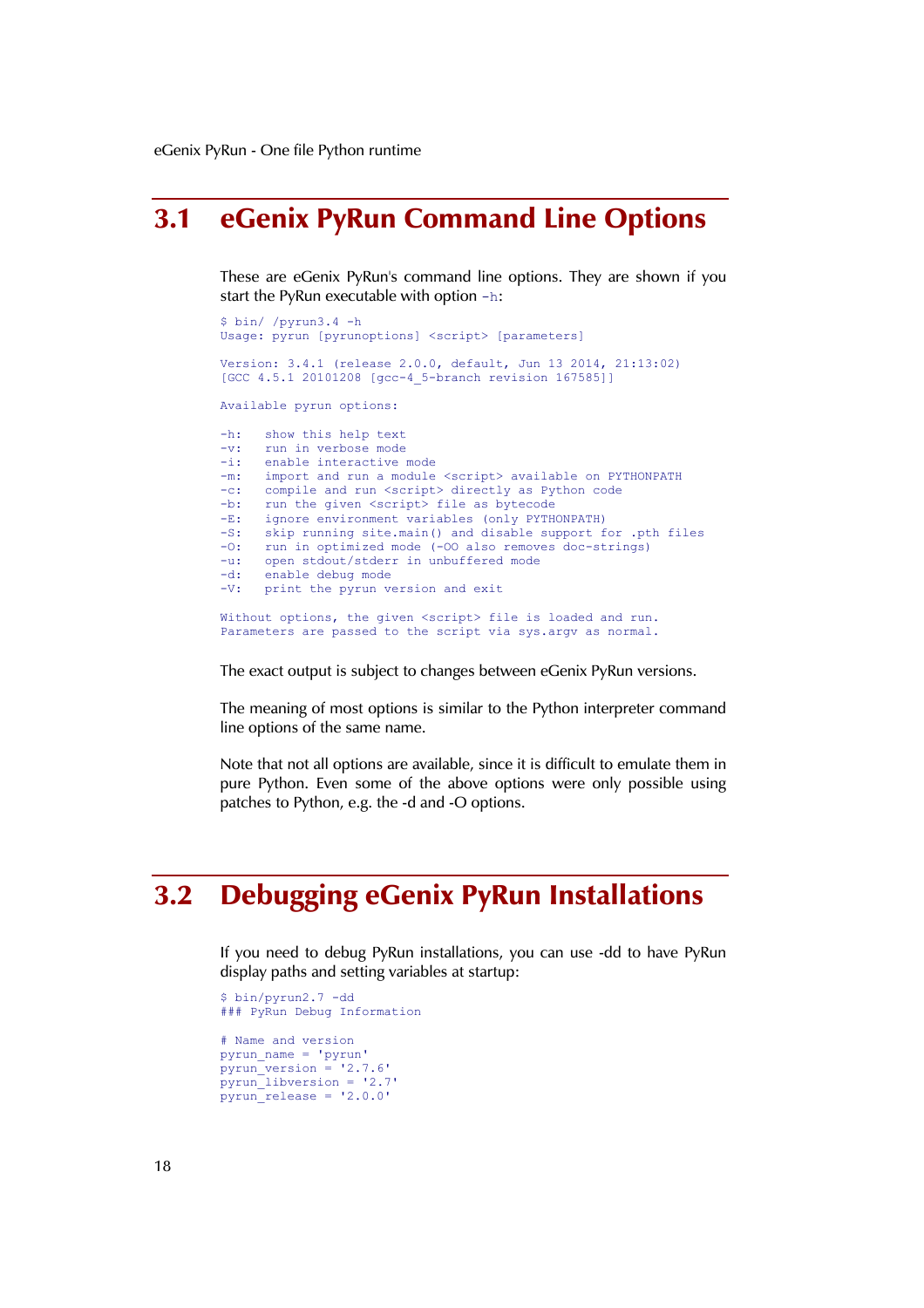```
pyrun build = '(release 2.0.0, default, Jun 13 2014, 21:47:11)
\n[GCC 4.5.1 20101208 [gcc-4 5-branch revision 167585]]'
# Files and directories 
pyrun_executable = '/tmp/pyrun2/bin/pyrun2.7' 
pyrun_dir = '/tmp/pyrun2/bin' 
pyrun_binary = 'pyrun2.7' 
pyrun_prefix = '/tmp/pyrun2' 
pyrun_bindir = 'bin' 
# Options 
pyrun_verbose = 0 
pyrun_debug = 2 
pyrun<sup>-</sup>as module = False
pyrun_as_string = False 
pyrun_bytecode = False 
pyrun_ignore_environment = False 
pyrun ignore pth files = False
pyrun_interactive = False
pyrun_unbuffered = False 
pyrun_optimized = 0 
pyrun: Setting up sys.path 
pyrun: sys.path before adjusting it (compile time version): 
pyrun: /tmp/pyrun2/bin 
pyrun: sys.path after adjusting it (before cleanup):<br>pyrun: /tmp/pyrun2/lib/python2.7/site-packages/set
             pyrun: /tmp/pyrun2/lib/python2.7/site-packages/setuptools-2.1-
py2.7.egg 
pyrun: /tmp/pyrun2/lib/python2.7/site-packages/pip-1.4.1-
py2.7.egg 
pyrun: /tmp/pyrun2<br>pyrun: /tmp/pyrun2
pyrun: /tmp/pyrun2/lib/python2.7<br>pyrun: /tmp/pyrun2/lib/python2.7
             pyrun: /tmp/pyrun2/lib/python2.7/lib-dynload 
pyrun: /tmp/pyrun2/lib/python2.7/site-packages 
pyrun: sys.path final version:<br>pyrun: /tmp/pyrun2/lib/pytho
             pyrun: /tmp/pyrun2/lib/python2.7/site-packages/setuptools-2.1-
py2.7.egg 
pyrun: /tmp/pyrun2/lib/python2.7/site-packages/pip-1.4.1-
py2.7.egg 
pyrun: /tmp/pyrun2<br>pyrun: /tmp/pyrun2
             /tmp/pyrun2/lib/python2.7
pyrun: /tmp/pyrun2/lib/python2.7/lib-dynload 
pyrun: /tmp/pyrun2/lib/python2.7/site-packages 
pyrun: Importing site.py 
pyrun: sys.path before importing site:<br>pyrun: /tmp/pyrun2/lib/python2.7/sit
             pyrun: /tmp/pyrun2/lib/python2.7/site-packages/setuptools-2.1-
py2.7.egg 
             pyrun: /tmp/pyrun2/lib/python2.7/site-packages/pip-1.4.1-
py2.7.egg 
pyrun: /tmp/pyrun2<br>pyrun: /tmp/pyrun2
pyrun: /tmp/pyrun2/lib/python2.7<br>pyrun: /tmp/pyrun2/lib/python2.7
             /tmp/pyrun2/lib/python2.7/lib-dynload
pyrun: /tmp/pyrun2/lib/python2.7/site-packages 
pyrun: sys.path after importing site: 
pyrun: /tmp/pyrun2/lib/python2.7/site-packages/setuptools-2.1-
py2.7.egg 
             pyrun: /tmp/pyrun2/lib/python2.7/site-packages/pip-1.4.1-
py2.7.egg 
             /tmp/pyrun2
pyrun: /tmp/pyrun2/lib/python2.7<br>pyrun: /tmp/pyrun2/lib/python2.7
pyrun: /tmp/pyrun2/lib/python2.7/lib-dynload<br>pyrun: /tmp/pyrun2/lib/python2.7/site-package
             pyrun: /tmp/pyrun2/lib/python2.7/site-packages 
eGenix PyRun 2.7.6 (release 2.0.0, default, Jun 13 2014, 21:47:11) 
[GCC 4.5.1 20101208 [gcc-4_5-branch revision 167585]]
```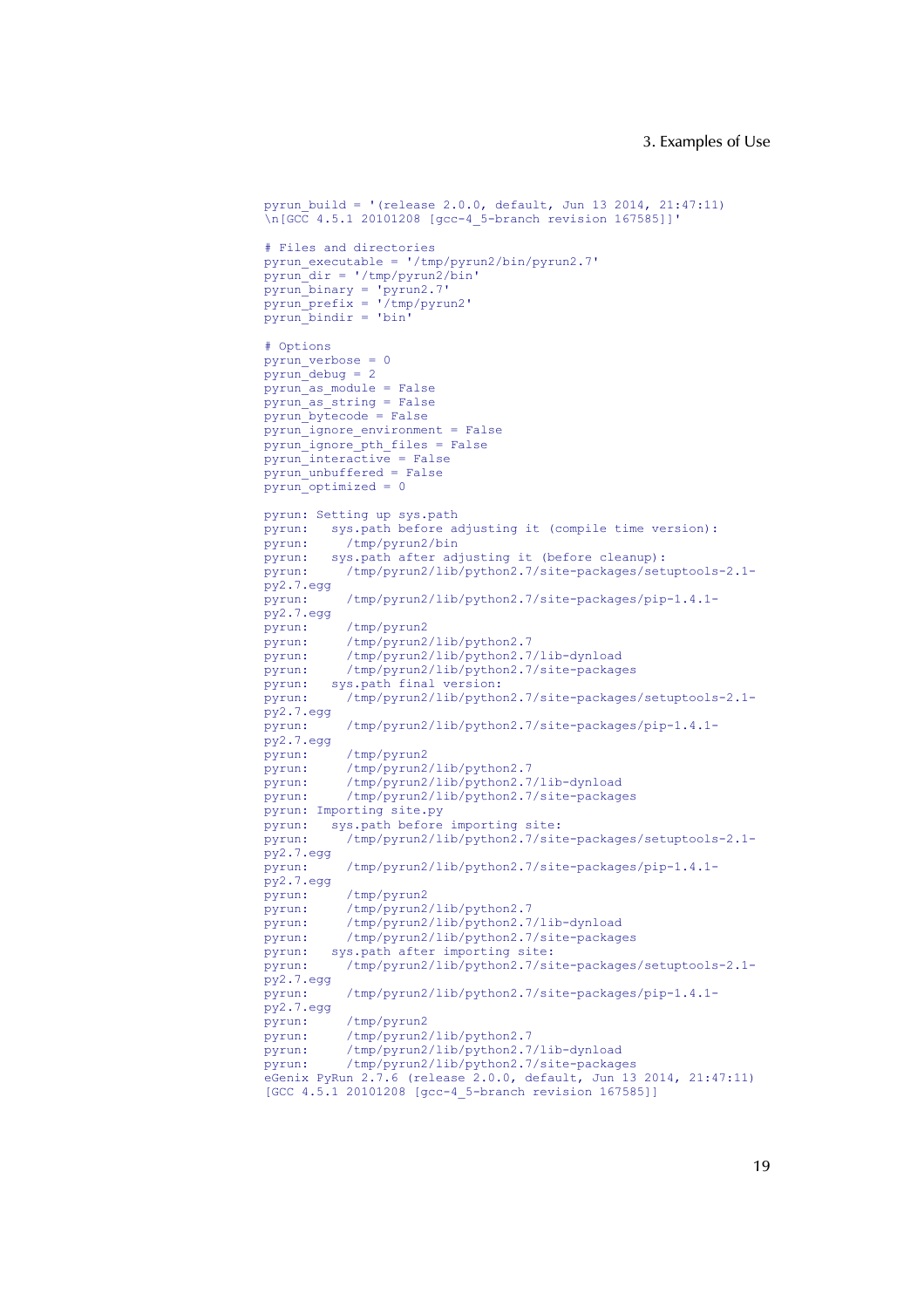```
Thank you for using eGenix PyRun. Type "help" or "license" for 
details. 
>>>
```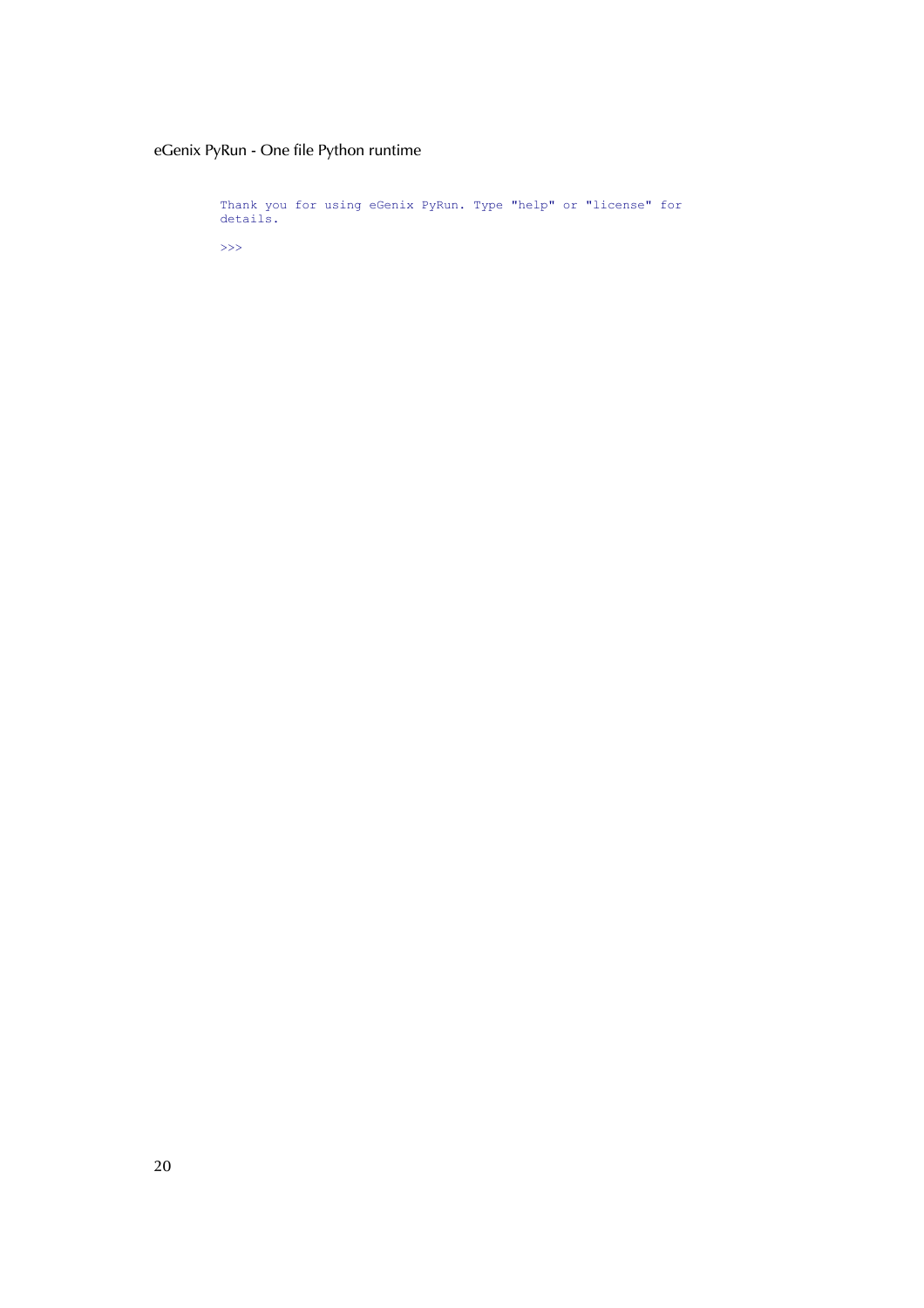## <span id="page-24-0"></span>4. Support

eGenix.com is providing commercial support for this package. If you are interested in receiving information about this service please see the *[eGenix.com Support Conditions](http://www.egenix.com/files/python/eGenix-mx-Extensions.html)*.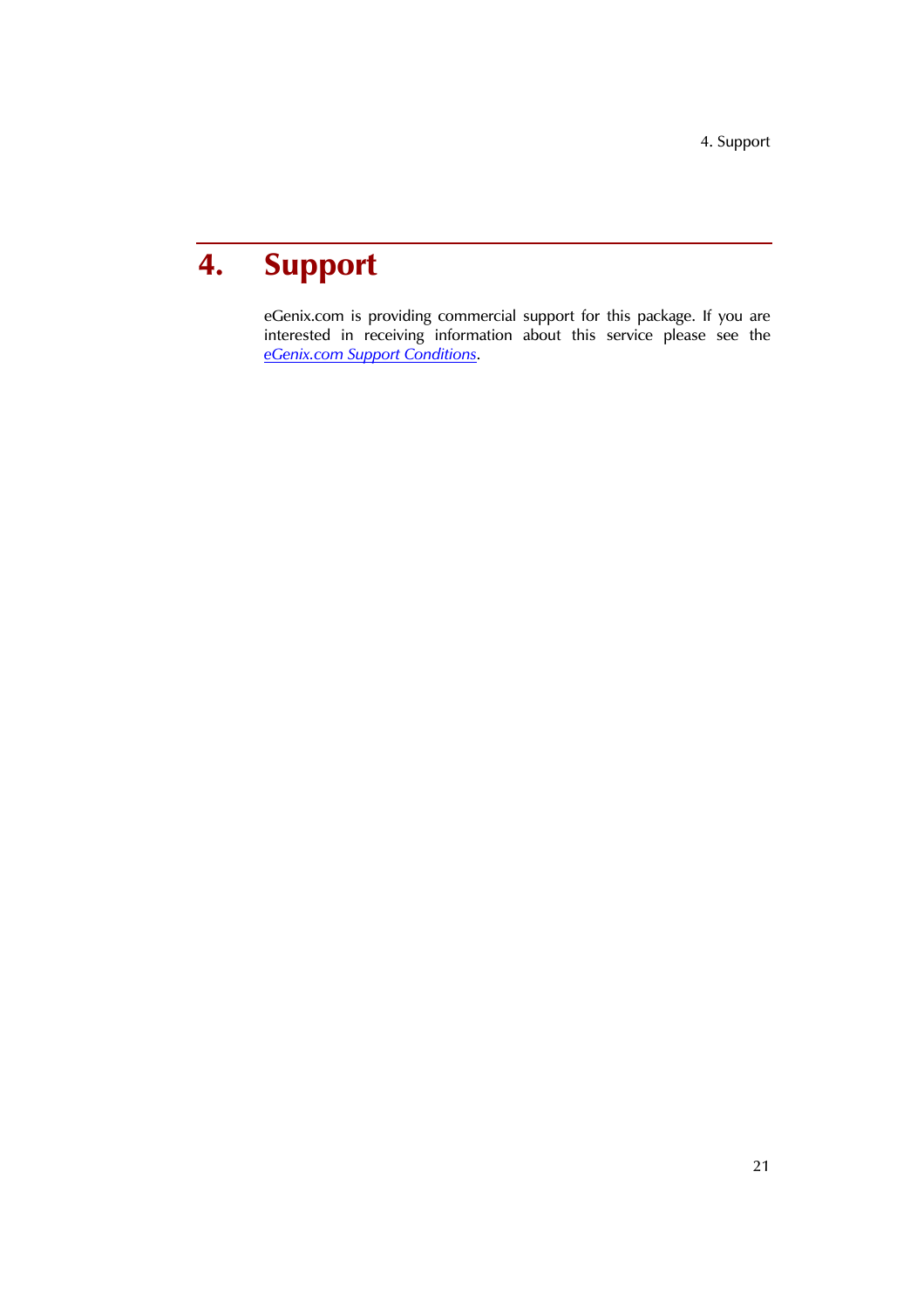## <span id="page-25-0"></span>5. Copyright & License

© 2008-2014, Copyright by eGenix.com Software GmbH, Langenfeld, Germany; All Rights Reserved. mailto: *[info@egenix.com](mailto:info@egenix.com)*

This software is covered by the *eGenix.com Public License Agreement*, which is included in the following section. The text of the license is also included as file "LICENSE" in the package's main directory.

Since eGenix PyRun also pulls in Python, the respective *[Python license](http://docs.python.org/license.html)* also applies to the resulting pyrun binary. The Python license is included as file "LICENSE.Python" in the package's main directory as well as the *eGenix Third-Party License* document.

In simple words, you are free to use the software without paying fees or royalties as long as you give proper attribution and keep the license documents together with the software. Please see the license document for details and consult a lawyer if you have legal questions.

By downloading, copying, installing or otherwise using the software, you agree to be bound by the terms and conditions of the following *eGenix.com Public License Agreement*.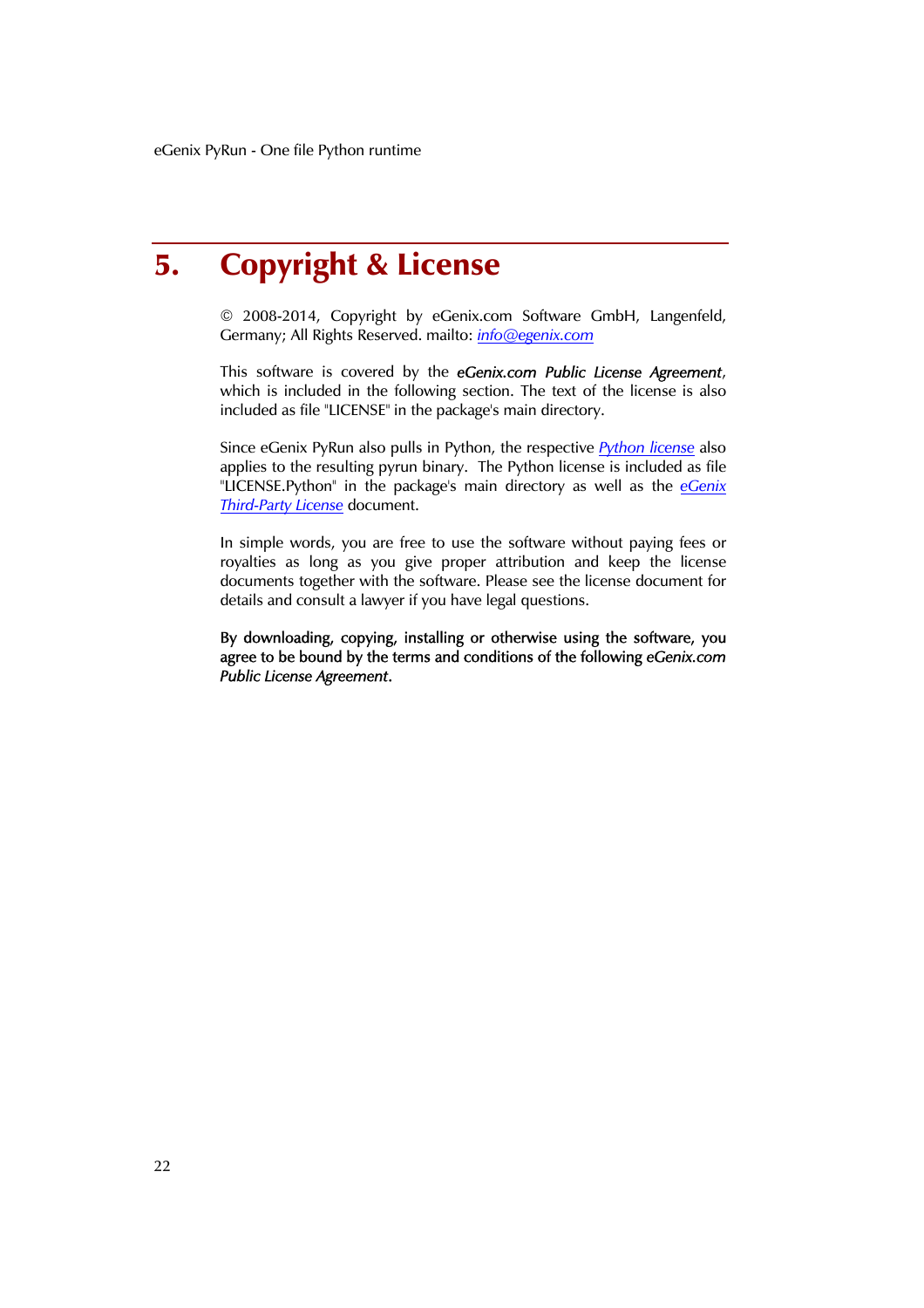5. Copyright & License

#### EGENIX.COM PUBLIC LICENSE AGREEMENT

Version 1.1.0

*This license agreement is based on the* [Python CNRI License Agreement](http://www.opensource.org/licenses/pythonpl.php)*, a widely accepted open-source license.* 

#### 1. Introduction

This "License Agreement" is between eGenix.com Software, Skills and Services GmbH ("eGenix.com"), having an office at Pastor-Loeh-Str. 48, D-40764 Langenfeld, Germany, and the Individual or Organization ("Licensee") accessing and otherwise using this software in source or binary form and its associated documentation ("the Software").

#### 2. License

Subject to the terms and conditions of this eGenix.com Public License Agreement, eGenix.com hereby grants Licensee a non-exclusive, royaltyfree, world-wide license to reproduce, analyze, test, perform and/or display publicly, prepare derivative works, distribute, and otherwise use the Software alone or in any derivative version, provided, however, that the eGenix.com Public License Agreement is retained in the Software, or in any derivative version of the Software prepared by Licensee.

#### 3. NO WARRANTY

eGenix.com is making the Software available to Licensee on an "AS IS" basis. SUBJECT TO ANY STATUTORY WARRANTIES WHICH CAN NOT BE EXCLUDED, EGENIX.COM MAKES NO REPRESENTATIONS OR WARRANTIES, EXPRESS OR IMPLIED. BY WAY OF EXAMPLE, BUT NOT LIMITATION, EGENIX.COM MAKES NO AND DISCLAIMS ANY REPRESENTATION OR WARRANTY OF MERCHANTABILITY OR FITNESS FOR ANY PARTICULAR PURPOSE OR THAT THE USE OF THE SOFTWARE WILL NOT INFRINGE ANY THIRD PARTY RIGHTS.

#### 4. LIMITATION OF LIABILITY

EGENIX.COM SHALL NOT BE LIABLE TO LICENSEE OR ANY OTHER USERS OF THE SOFTWARE FOR ANY INCIDENTAL, SPECIAL, OR CONSEQUENTIAL DAMAGES OR LOSS (INCLUDING, WITHOUT LIMITATION, DAMAGES FOR LOSS OF BUSINESS PROFITS, BUSINESS INTERRUPTION, LOSS OF BUSINESS INFORMATION, OR OTHER PECUNIARY LOSS) AS A RESULT OF USING, MODIFYING OR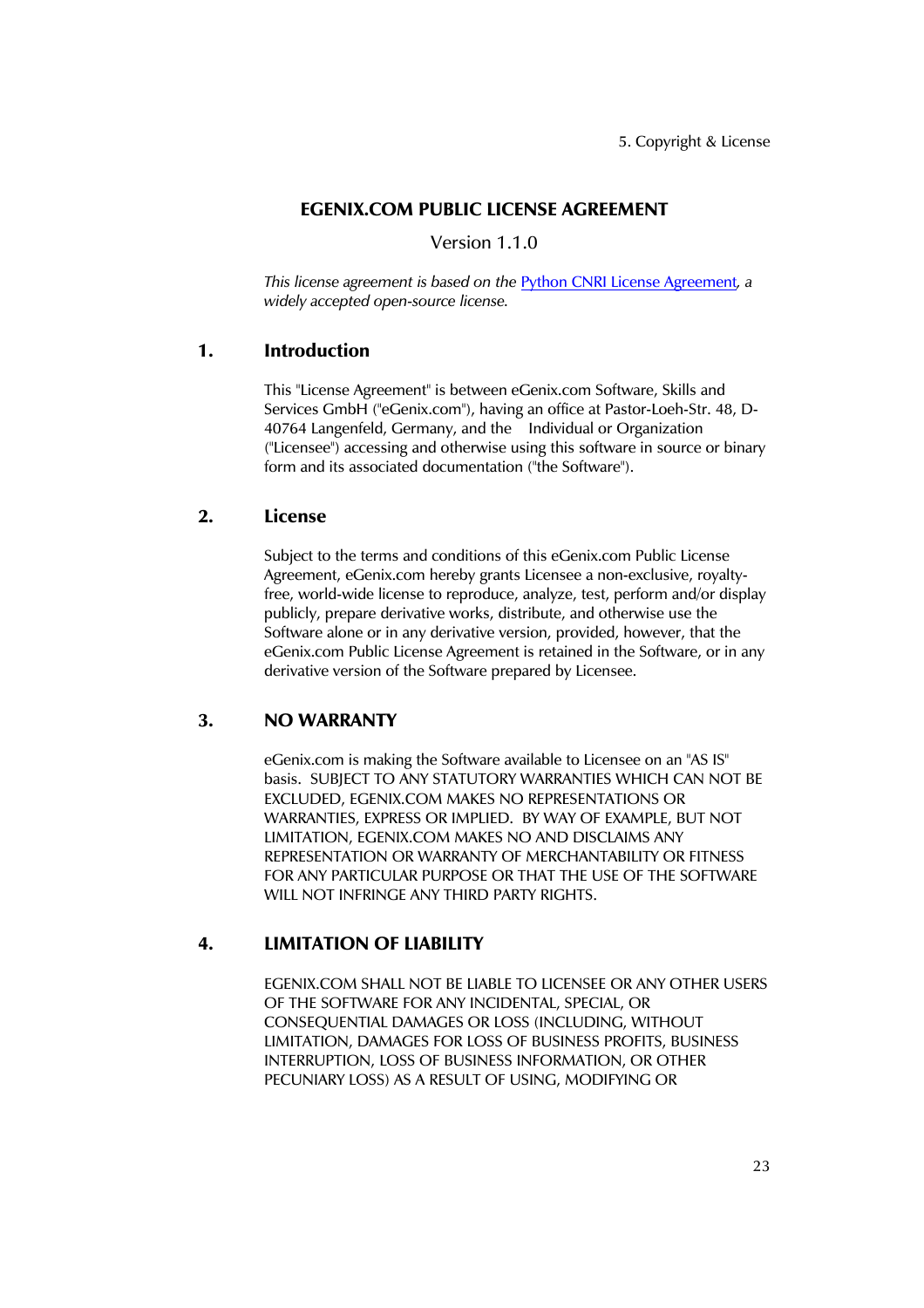DISTRIBUTING THE SOFTWARE, OR ANY DERIVATIVE THEREOF, EVEN IF ADVISED OF THE POSSIBILITY THEREOF.

SOME JURISDICTIONS DO NOT ALLOW THE EXCLUSION OR LIMITATION OF INCIDENTAL OR CONSEQUENTIAL DAMAGES, SO THE ABOVE EXCLUSION OR LIMITATION MAY NOT APPLY TO LICENSEE.

#### 5. Termination

This License Agreement will automatically terminate upon a material breach of its terms and conditions.

#### 6. Third Party Rights

Any software or documentation in source or binary form provided along with the Software that is associated with a separate license agreement is licensed to Licensee under the terms of that license agreement. This License Agreement does not apply to those portions of the Software. Copies of the third party licenses are included in the Software Distribution.

#### 7. General

Nothing in this License Agreement affects any statutory rights of consumers that cannot be waived or limited by contract.

Nothing in this License Agreement shall be deemed to create any relationship of agency, partnership, or joint venture between eGenix.com and Licensee.

If any provision of this License Agreement shall be unlawful, void, or for any reason unenforceable, such provision shall be modified to the extent necessary to render it enforceable without losing its intent, or, if no such modification is possible, be severed from this License Agreement and shall not affect the validity and enforceability of the remaining provisions of this License Agreement.

This License Agreement shall be governed by and interpreted in all respects by the law of Germany, excluding conflict of law provisions. It shall not be governed by the United Nations Convention on Contracts for International Sale of Goods.

This License Agreement does not grant permission to use eGenix.com trademarks or trade names in a trademark sense to endorse or promote products or services of Licensee, or any third party.